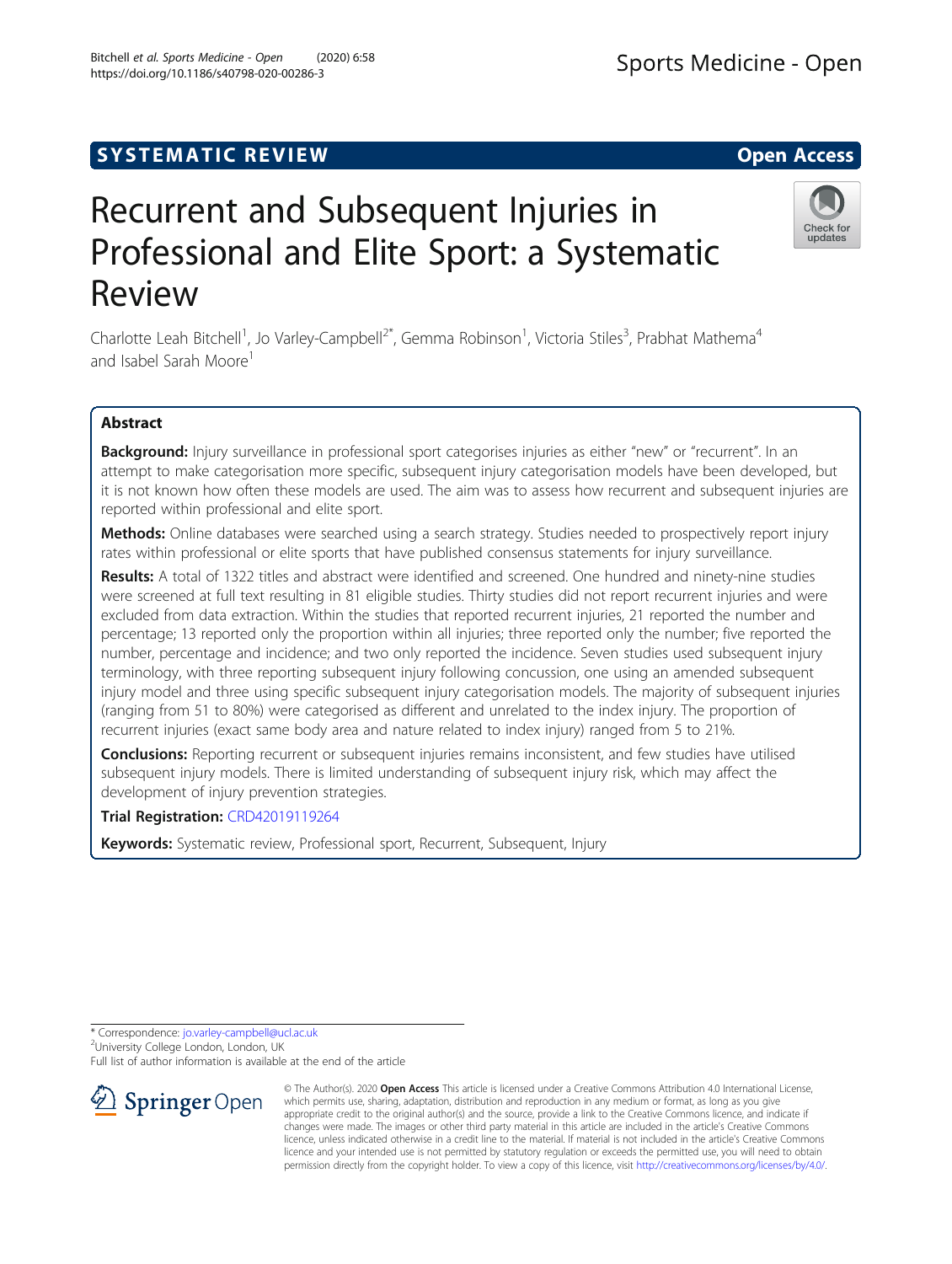## Key Points

- Reporting the recurrent or subsequent nature of an injury remains inconsistent within research.
- Thirty of the articles that achieved the criteria for data extraction did not report recurrent injuries.
- Only three studies utilised subsequent injury categorisation models to categorise subsequent injuries, with only two using the SIC 1.0 and one using the SIC 2.0.

### Introduction

Injury risk associated with participation in sport can vary depending on the type of sport and level of play  $[1-8]$  $[1-8]$  $[1-8]$  $[1-8]$ . One of the main priorities for any medical team in a professional or elite sporting environment is to reduce the number of days a player is unavailable throughout a season. Prospectively recording injuries can help inform the development of interventions aimed at injury prevention and rehabilitation [[9](#page-13-0), [10\]](#page-13-0). To improve the development of injury prevention programmes, a four-step framework identifying the injury problem and aetiology was initially developed by van Mechelen et al. [[11\]](#page-13-0). Finch [[12\]](#page-13-0) proposed an updated framework in 2006, the Translating Research into Injury Prevention Practice (TRIPP), in order to continue building an evidence base for effective injury prevention. Both frameworks identify that using objective data from injury surveillance to establish the injury problem is the first stage of effective injury prevention [\[11,](#page-13-0) [12](#page-13-0)]. Consequently, consensus statements outlining definitions and procedures to follow when conducting injury surveillance have been created for athletics, aquatic sports, association football, cricket, horseracing, multi-sport events, rugby union and tennis to ensure consistency within sports [\[13](#page-13-0)–[21\]](#page-13-0).

The primary purpose of injury surveillance is to identify priority injury problems; however, a limitation with the current reporting of injury rates is the lack of distinction between new and recurrent injuries. Within traditional injury surveillance, all recorded injuries are new injuries unless they are the exact same injury as a previous one, in which case they are referred to as a recurrent injury [[22\]](#page-13-0). Yet often no distinction is made in reported injury rates. The lack of clarity on whether an injury is new or recurrent makes developing prevention protocols challenging, particularly when considering the increased risk of injury following previous injury and increased severity of recurrent injuries [[23](#page-13-0)–[26](#page-14-0)]. Further challenges arise when players sustain multiple injuries, contributing multiple entries to the overall injury database. Whilst some studies identify that players have sustained multiple injuries during the injury surveillance period, they do not always provide any detail on the type or location of the injuries [[27,](#page-14-0) [28](#page-14-0)]. Furthermore, there are often discrepancies between using multiple (several unrelated injuries), recurrent (more than one occurrence of the exact same injury) or subsequent (any injury occurring after the index injury, where the index injury represents the first recorded injury of an athlete within a surveillance period) terminology to describe the injury occurrence, despite the different definitions [[8](#page-13-0), [22,](#page-13-0) [29](#page-14-0)–[32\]](#page-14-0).

Although consensus statements have outlined a standard method of reporting recurrent injuries [[13](#page-13-0)–[21](#page-13-0)], the simple definition negates the potential for the reporting of subsequent injuries that do not present with the same diagnosis to be identified and analysed in research. Consequently, research has aimed to classify subsequent injuries as local, recurrent, re-injury or exacerbation and has provided more specific categories for a clinical and data-driven categorisation through subsequent injury categorisation models (SIC 1.0 and 2.0) [\[12](#page-13-0), [22,](#page-13-0) [31](#page-14-0)–[33](#page-14-0)]. The publication of standardised data collection procedures in consensus statements and specific subsequent injury categorisation models provide an opportunity for research to identify the recurrent or subsequent nature of injuries. However, it remains unknown whether injury surveillance research within professional and elite sport investigates recurrent or subsequent injuries, limiting the current understanding of the occurrence of these types of injuries.

This article systematically reviews the reporting of recurrent and subsequent injuries in prospective injury surveillance research within professional and elite sports that have a published, peer-reviewed consensus statement on the definitions and procedures for reporting injuries.

#### Methods

The Preferred Reporting Items for Systematic Reviews and Meta-Analysis (PRISMA) statement was followed to ensure accurate reporting throughout [\[34](#page-14-0)]. The systematic review was prospectively registered on PROSPERO international prospective register for systematic reviews (CRD42019119264).

#### Search

The online databases of SCOPUS, Embase (via Ovid) and Medline (via Ovid) were used to search for articles. The search strategy included articles published after 2005, the earliest publication date of the peer-reviewed consensus statement in the included sports [\[21](#page-13-0)], until 23 July 2020. The search was limited to English language articles, with the search on Embase and Medline limited to full text and human participants. Only sports with a published peer-reviewed consensus statement on the definitions and data collection procedures for reporting injuries were included in the search strategy. To ensure research reporting injuries in professional or elite sports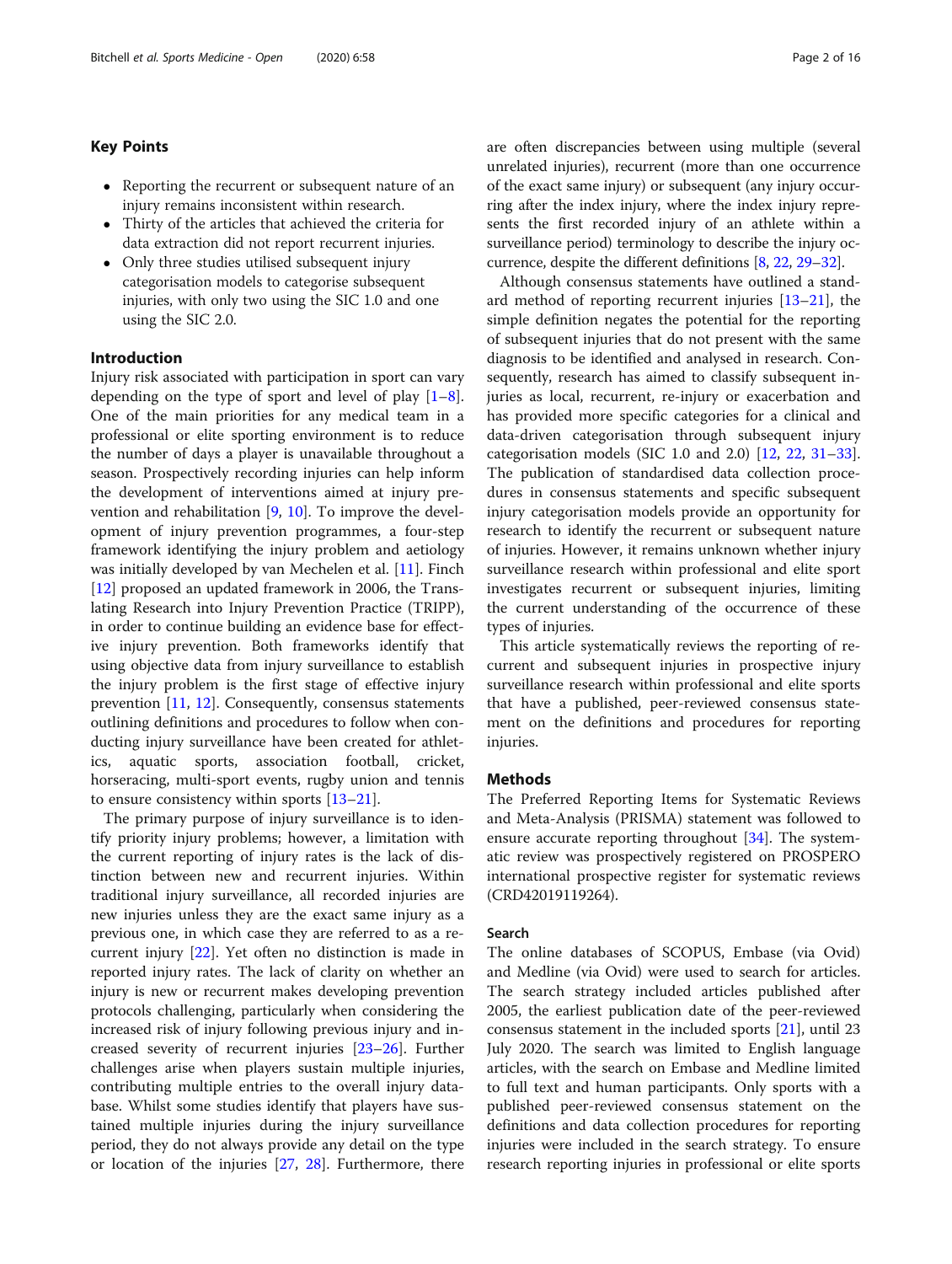was returned, the search strategy included injury and sports terms linked with Boolean operators "AND" and "OR". The following terms were included in the search:

- Injury terms: injuries, injury, recurrent, subsequent
- Sport terms: football, rugby, athletics, swimming, cricket, diving, waterpolo, tennis, horseracing, professional, elite

The terms were entered into the search engine as follows: injury OR injuries AND recurrent OR subsequent AND football OR rugby OR athletics OR swimming OR cricket OR diving OR waterpolo OR tennis OR horseracing AND professional OR elite.

#### Study Selection

All results returned by the online databases were exported to EndNote for the organisation of references and removal of duplicates before titles and abstracts were screened. Once duplicates had been removed, titles and abstracts of all remaining articles were initially screened for the inclusion of injury reporting in professional- or elite-level football (including Australian Football League, soccer and Gaelic football), rugby (including rugby union, rugby league and rugby sevens), athletics, aquatic sports (including swimming, waterpolo, diving and biathlon), cricket, tennis and horseracing (injuries to the jockey only). Conference abstracts, commentaries and systematic and literature reviews were excluded, and only full-text articles were eligible. The selection of articles identified for full-text screening were then screened to identify whether they included the following: (1) prospectively collected data, which provides a more accurate method of data collection when recording the exposure and injury details within sport [[35\]](#page-14-0); (2) data collection procedures and definitions following a consensus statement; (3) injury records maintained by one designated medical team member for consistency within injury recording; and (4) data on professional- or elite-level sport. Articles reporting injuries in amateur-level sport were excluded to enable a consistent comparison across the same level of sport. When the original full-text article could not be located, authors were contacted directly. The reference list of included articles was also searched to identify further appropriate studies. An initial sample of 10% of titles and abstracts ( $n = 170$ ) was screened by the primary (CLB) and second author (JV-C). As there was an almost perfect agreement between authors (Cohen's K 0.97), the primary author screened all remaining titles and abstracts. All full-text articles outlined for each stage of review following the screening of titles and abstracts were reviewed by both authors independently (CLB and JV-C). If there were any discrepancies between the authors on the inclusion of an article,

these were discussed, and if no agreement was made, a third author (ISM) was used as an adjudicator. There was an almost perfect agreement on the full-text articles screened (Cohen's K 0.83). Discussion on inclusion resolved any disagreement between authors.

#### Data Extraction

Data were extracted from the eligible full-text articles and recorded in an Excel spreadsheet. The extracted data contained information on (1) how the data were collected (i.e. prospective cohort); (2) injury definitions and procedures used, including how new and recurrent injuries were defined; (3) length of data collection period; (4) number of teams or players and level of play; (5) sex of the participants; (6) number of injuries sustained overall, and where relevant the match and training injury incidence; and (7) number of recurrent or subsequent injuries, including the subsequent injury category, the recurrent injury rate and the type or severity of recurrent injuries. As the search criteria included only professional and elite sports with consensus statements, all articles included followed the injury definitions and data collection procedures of the respective sports consensus statements. Definitions of injury and recurrent injury in each of the sports consensus statements are shown in Table [1.](#page-3-0) Study quality was assessed using an amended Downs and Black [\[36](#page-14-0)] checklist. The checklist was amended to exclude questions associated with confounders and intervention studies (questions 5, 8, 13 and 25) due to the prospective nature of data collection within the studies.

#### Reporting of Results

Extracted data were summarised for each article. The methods of reporting injuries, the number and incidence of recurrent injuries and the proportions and categories for subsequent injuries were collated in order to provide a narrative overview of results. When analysing and reporting injuries in the current review, combining new and recurrent injuries was defined as the total injury rate.

#### Results

The online database search returned 1708 articles (Fig. [1](#page-4-0)). Once duplicates were removed, 1322 titles and abstracts were screened, and 199 articles met the inclusion criteria outlined for this stage. The 199 articles were eligible for full-text screening, and an additional 13 articles were identified in references. Of the 212 full-text articles screened, 81 articles met the inclusion criteria. However, 30 (37%) of these articles did not report the recurrence of injuries within the study, therefore resulting in 51 articles (one article containing two studies) being eligible for data extraction.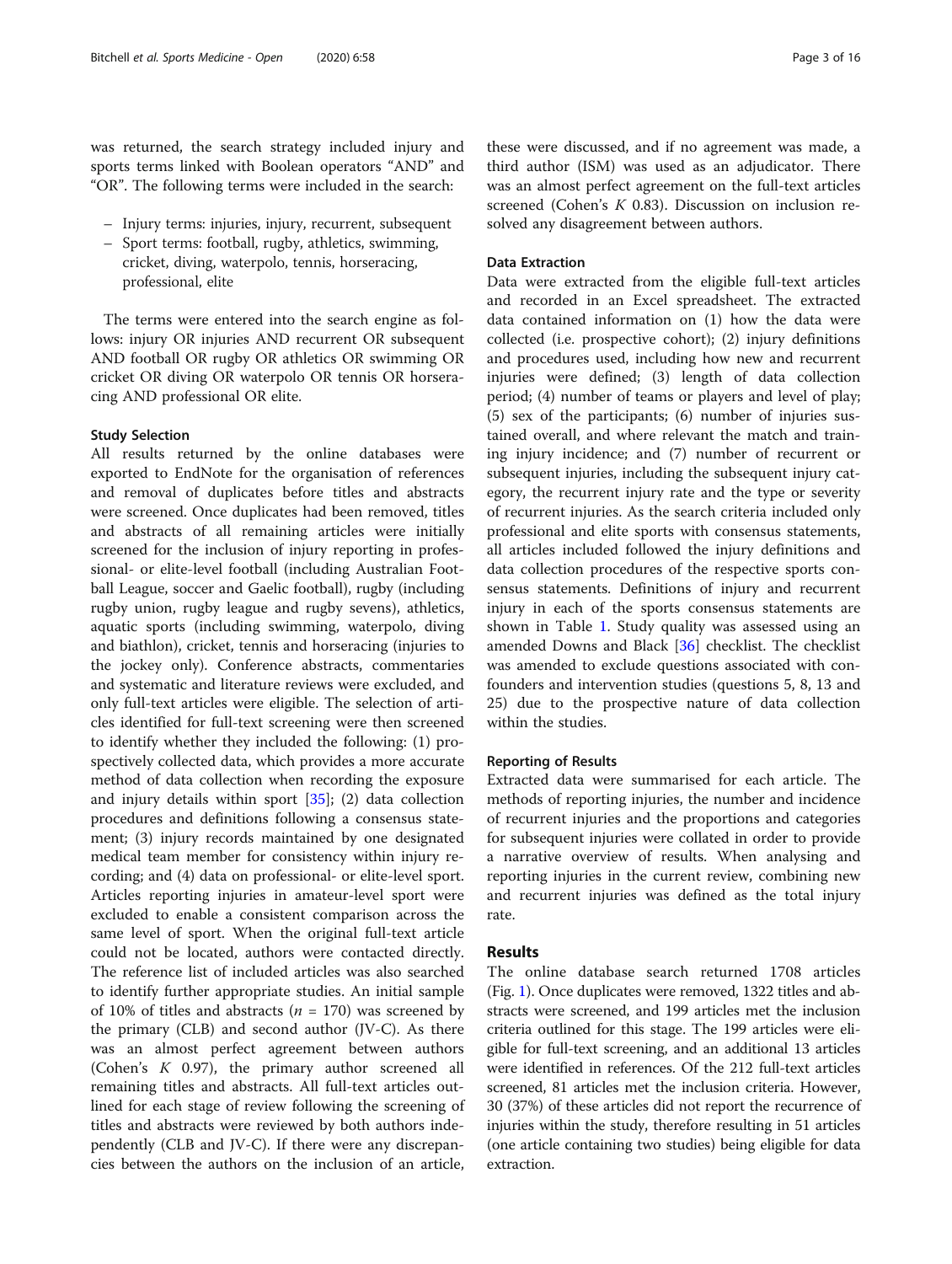# <span id="page-3-0"></span>Table 1 The definitions of a new injury and recurrent injury from consensus statements

| References                                     | Sport                | wie in the administrict of a flew highly and recallent highly from consciisas statements<br>Injury definition                                                                                                                                                                                                                                                                                                                                                                                                                                                                                          | Recurrent injury definition                                                                                                                                                                                                                                                                                                                                                                                                                                                                                                           |
|------------------------------------------------|----------------------|--------------------------------------------------------------------------------------------------------------------------------------------------------------------------------------------------------------------------------------------------------------------------------------------------------------------------------------------------------------------------------------------------------------------------------------------------------------------------------------------------------------------------------------------------------------------------------------------------------|---------------------------------------------------------------------------------------------------------------------------------------------------------------------------------------------------------------------------------------------------------------------------------------------------------------------------------------------------------------------------------------------------------------------------------------------------------------------------------------------------------------------------------------|
| Orchard<br>et al.,<br>$2005$ [21]              | Cricket              | Any injury or other medical condition that either (a)<br>prevents a player from being fully available for selection<br>for a major match or (b) during a major match, causes a<br>player to be unable to bat, bowl or keep wicket when<br>required by either the rules or the team's captain.                                                                                                                                                                                                                                                                                                          | A recurrent injury is one to the same side and<br>body part and of the same injury type as an<br>injury that previously qualified as a significant<br>injury earlier in the same season, but which had<br>recovered.                                                                                                                                                                                                                                                                                                                  |
| Fuller et al.,<br>2006 [14]                    | Football             | Any physical complaint sustained by a player that results<br>from a football match or football training, irrespective of<br>the need for medical attention or time-loss from football<br>activities. An injury that results in a player receiving<br>medical attention is referred to as a "medical-attention"<br>injury and an injury that results in a player being unable<br>to take a full part in future football training or match<br>play as a "time-loss" injury.                                                                                                                              | An injury of the same type and at the same site<br>as an index injury and which occurs after a player's<br>return to full participation from the index injury.<br>A recurrent injury occurring within 2 months of a<br>player's return to full participation is referred to as<br>an "early recurrence", one occurring 2 to 12 months<br>after a player's return to full participation as a "late<br>recurrence" and one occurring more than 12 months<br>after a player's return to full participation as a "delayed<br>recurrence". |
| Fuller et al.,<br>$2007$ [13]                  | Rugby                | Any physical complaint, which was caused by a transfer<br>of energy that exceeded the body's ability to maintain<br>its structural and/or functional integrity, that was sustained<br>by a player during a rugby match or rugby training,<br>irrespective of the need for medical attention or time-<br>loss from rugby activities. An injury that results in a player<br>receiving medical attention is referred to as a "medical-<br>attention" injury and an injury that results in a player being<br>unable to take a full part in future rugby training or match<br>play as a "time-loss" injury. | An injury of the same type and at the same site as<br>an index injury and which occurs after a player's<br>return to full participation from the index injury. A<br>recurrent injury occurring within 2 months of a player's<br>return to full participation is referred to as an "early<br>recurrence", one occurring 2 to 12 months after a<br>player's return to full participation as a "late recurrence"<br>and one occurring more than 12 months after a player's<br>return to full participation as a "delayed recurrence".    |
| Junge et al.,<br>2008 [16]                     | Multi-sport<br>(IOC) | Any musculoskeletal complaint newly incurred due to<br>competition and/or training during the tournament that<br>received medical attention regardless of the consequences<br>with respect to absence from competition or training.                                                                                                                                                                                                                                                                                                                                                                    | An injury of the same location and type, which occurs<br>after an athlete's return to full participation from the<br>previous injury.                                                                                                                                                                                                                                                                                                                                                                                                 |
| Pluim et al.,<br>2009 [19]                     | Tennis               | Any physical or psychological complaint or manifestation<br>sustained by a player that results from a tennis match or<br>tennis training, irrespective of the need for medical attention<br>or time-loss from tennis activities.                                                                                                                                                                                                                                                                                                                                                                       | A medical condition of the same type and at the same<br>site linked to an index medical condition and which<br>occurs after a player's return to full participation from<br>the index medical condition.                                                                                                                                                                                                                                                                                                                              |
| Turner et al.,<br>2012 [20]                    | Horseracing          | Any physical complaint sustained by a person that results<br>from competitive riding, training or other recognised activity<br>that brings a person into contact, or in close vicinity and with<br>the potential for contact, with one or more thoroughbred<br>racehorses, irrespective of the need for medical attention<br>or time-loss from horseracing activities.                                                                                                                                                                                                                                 | An injury of the same type and at the same site as<br>an index injury, and the one that occurs after a<br>person's return to full participation in equine-related<br>activities following the index injury.                                                                                                                                                                                                                                                                                                                           |
| <b>Timpka et al.,</b> Athletics<br>$2014$ [18] |                      | A physical complaint or observable damage to body tissue<br>produced by the transfer of energy experienced or sustained<br>by an athlete during participation in athletics training or<br>competition, regardless of whether it received medical<br>attention or its consequences with respect to impairments<br>in connection with competition or training. A time-loss injury<br>or illness is one that leads to the athlete being unable to take<br>full part in athletics training and/or competition the day after<br>the incident occurred.                                                      | An incident of the same type and at the same site<br>linked to an index incident and which occurs after<br>an athlete's return to full function and participation<br>from the index recordable incident.                                                                                                                                                                                                                                                                                                                              |
| Mountjoy<br>et al.,<br>$2015$ [17]             | Aquatic              | A physical complaint or observable damage to body tissue<br>produced by the transfer of energy experienced or sustained<br>by an athlete during participation in training or competition<br>in an aquatic discipline, regardless of whether it received<br>medical attention or its consequences with respect to<br>impairments in competition or training. A time-loss injury<br>or illness leads to the athlete being unable to take full part<br>in FINA activities.                                                                                                                                | Injury to same location and of the same type as the<br>index injury, where the index injury has completely<br>healed.                                                                                                                                                                                                                                                                                                                                                                                                                 |
| Orchard<br>et al.,<br>$2016$ [15]              | Cricket              | A general time-loss injury is any injury (or illness) that<br>results in a player being considered unavailable for<br>match play, irrespective of whether a match or training<br>was actually scheduled.                                                                                                                                                                                                                                                                                                                                                                                               | A recurrent injury is one of the same type which<br>reoccurs in the same season (surveillance year) after<br>it has been defined as recovered.                                                                                                                                                                                                                                                                                                                                                                                        |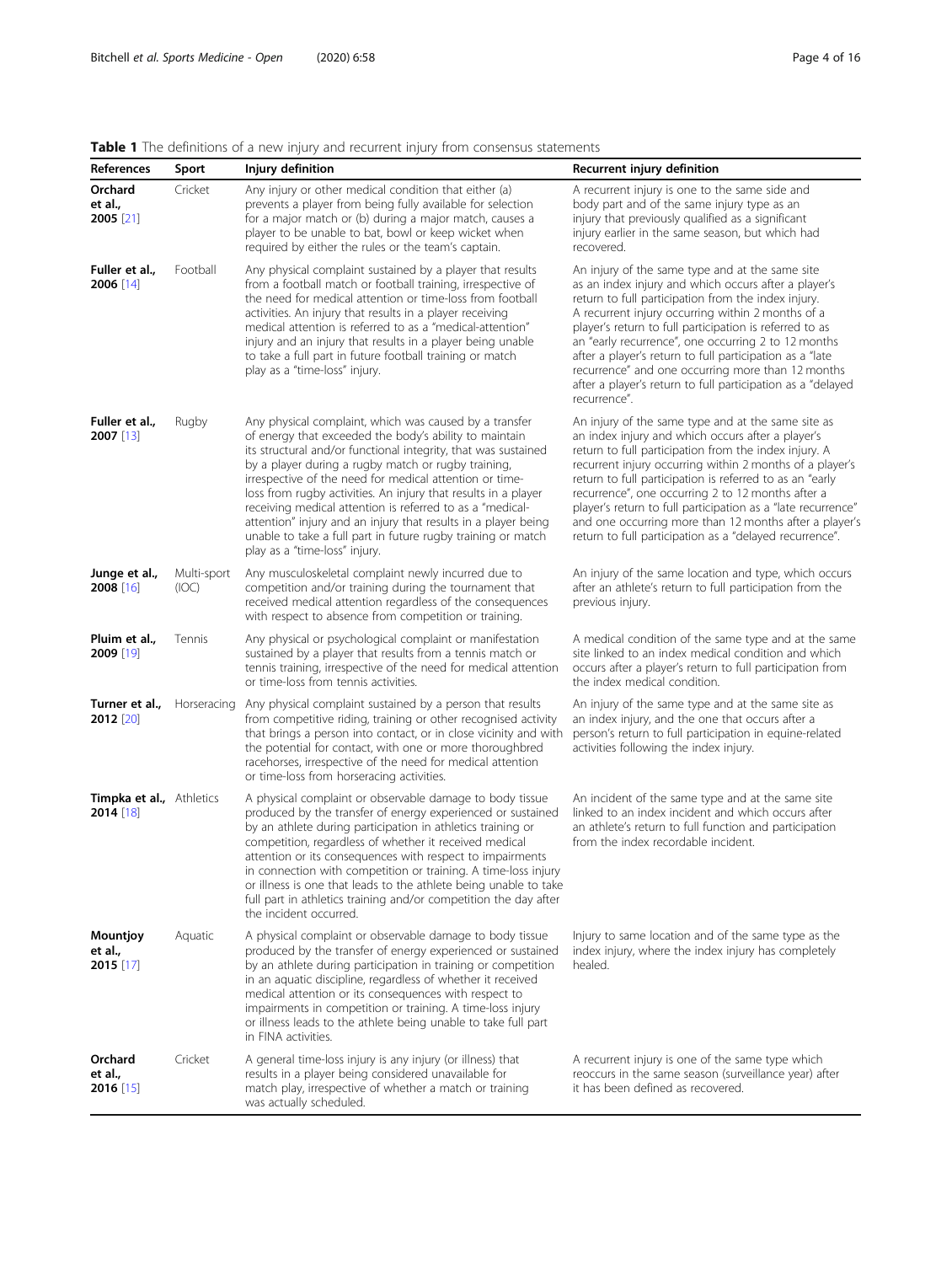<span id="page-4-0"></span>

The number of studies within each sport varied, with 31 studies in football/soccer [\[4,](#page-13-0) [25](#page-13-0), [30](#page-14-0), [37](#page-14-0)–[64](#page-15-0)], 13 in rugby (two rugby sevens, eleven rugby union) [\[2](#page-13-0), [27,](#page-14-0) [65](#page-15-0)–[75\]](#page-15-0), five in athletics [\[76](#page-15-0)–[80](#page-15-0)], one in Olympic multi-event [[81](#page-15-0)] and one in cricket [\[70\]](#page-15-0) (Table [2\)](#page-5-0). There were no studies from aquatic sports, horseracing or tennis. Although there were a range of sports included, only one study reported injury rates specifically in female sport [\[69\]](#page-15-0). The duration of data collection ranged from 3 days [\[79\]](#page-15-0) to 16 seasons [[59](#page-14-0), [64](#page-15-0)]. In the studies where data collection was conducted across multiple seasons, studies often did not clarify how many athletes were involved each season, instead opting to report the overall number of athletes involved across all seasons [\[25,](#page-13-0) [41](#page-14-0), [49,](#page-14-0) [51](#page-14-0), [56,](#page-14-0) [64](#page-15-0)]. There was a wide range in the number of participants included in the data collection, from 36 athletes [\[39\]](#page-14-0) to 9672 athletes [\[81\]](#page-15-0), whilst nine studies only reported the number of teams without providing the number of individual athletes that participated [[37](#page-14-0), [42,](#page-14-0) [44](#page-14-0), [47](#page-14-0), [51,](#page-14-0) [70\]](#page-15-0). Only ten studies reported the number of athletes sustaining the total number of injuries [[30](#page-14-0), [41](#page-14-0), [47,](#page-14-0) [50](#page-14-0), [56,](#page-14-0) [65](#page-15-0), [70,](#page-15-0) [72](#page-15-0), [75\]](#page-15-0), and two studies reported the proportion of players who sustained more than one injury [[27](#page-14-0), [30](#page-14-0)]. The majority of studies ( $n = 37$ ) used a time-loss definition for injury, five used a medical attention definition, five used a medical attention and time-loss definition and four used an all-encompassing definition. The number of injuries sustained within the studies ranged from 15 injuries across 3 years within 552 athletes [[69](#page-15-0)] to 22,942 injuries across one to 16 seasons within 116 teams [[59](#page-14-0)].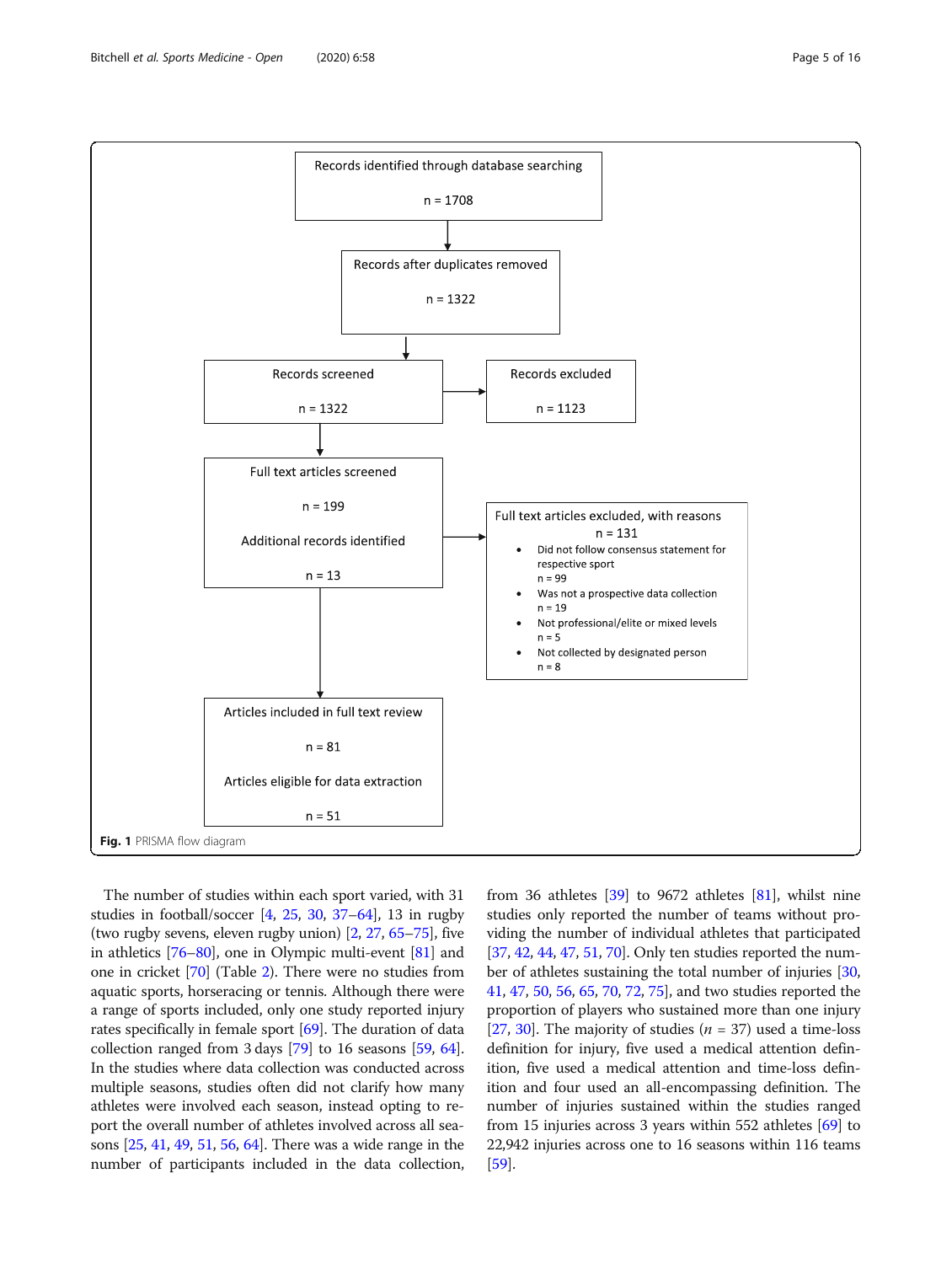Table 2 Description of the quality of the article, data collection period, sex of participants, sport, number of teams or athletes/players, injury definition used within the study<br>and injury data reported Table 2 Description of the quality of the article, data collection period, sex of participants, sport, number of teams or athletes/players, injury definition used within the study and injury data reported

<span id="page-5-0"></span>

| Alban Director                      | フリンソン           |                                                  |      |          |                                        |                                           |                                                                                                           |                                                               |                                   |                               |
|-------------------------------------|-----------------|--------------------------------------------------|------|----------|----------------------------------------|-------------------------------------------|-----------------------------------------------------------------------------------------------------------|---------------------------------------------------------------|-----------------------------------|-------------------------------|
| References                          | quality<br>Data | Data collection                                  | Sex  | Sport    | of teams/<br>Number<br>players         | definition<br>Injury                      | Number of injuries<br>(incidence)                                                                         | or subsequent injuries<br>Number of recurrent<br>(proportion) | Recurrent injury<br>incidence     | injury category<br>Subsequent |
| Beijsterveldt<br>et al. [60]<br>yan | 16/23           | Continuous<br>prospective<br>6years              | Male | Football | 14 clubs                               | Time-loss                                 | 2365 (4.8/1000 h)                                                                                         | injuries were recurrent)<br>20% (58% of muscle                | $\mathbf{I}$                      | $\overline{\phantom{a}}$      |
| Bengtsson<br>et al. [64]            | 11/23           | Prospective<br>6 seasons<br>cohort               | Male | Football | 64 teams<br>players<br>4088            | Time-loss                                 | 16,087 (25.0/1000<br>match hours)                                                                         | 219                                                           | 46.9 injuries/1000<br>match hours | $\mathbf{I}$                  |
| Bjørneboe<br>et al. [37]            | 13/23           | prospective<br>Continuous<br>6 years             | Male | Football | 14 clubs                               | Time-loss                                 | 2365 (4.8/1000 h)                                                                                         | 20%                                                           | $\overline{\phantom{a}}$          | $\overline{\phantom{a}}$      |
| et al. [38]<br>Dvorak               | 12/23           | Jp to 1 month<br>Prospective                     | Male | Football | 32 teams<br>players<br>736             | encompassing<br>$\overline{\overline{z}}$ | 104 training (time-loss =<br>4.4/1000 training hours)<br>40.1/1000 match hours)<br>125 match (time-loss = | 12 (11.5%)                                                    |                                   |                               |
| et al. [39]<br>Eirale               | 14/23           | Prospective<br>I7 months                         | Male | Football | 36 players                             | Time-loss                                 | 78 (78.0/1000 match<br>hours)                                                                             | 19 (24.4%)                                                    | 1.9/1000h                         | $\mathsf{I}$                  |
| et al. [40]<br>Eirale               | 14/23           | Prospective<br>3 seasons<br>cohort               | Male | Football | players<br>609                         | Time-loss                                 | 826 (4.97/1000 h)                                                                                         | 50                                                            |                                   |                               |
| et al. $[44]$<br>Ekstrand           | 13/23           | Prospective cohort<br>7 seasons                  | Male | Football | 14 teams                               | Time-loss                                 | 4483                                                                                                      | 12%                                                           | I                                 |                               |
| et al. [43]<br>Ekstrand             | 11/23           | Prospective cohort<br>4 seasons                  | Male | Football | 23 teams<br>players<br>$\frac{816}{5}$ | Time-loss                                 | 516                                                                                                       | 16%                                                           | T                                 | I                             |
| Ekstrand<br>et al. [25]             | 11/23           | Prospective, throughout<br>1-9 seasons<br>season | Male | Football | 51 teams<br>players<br>2299            | Time-loss                                 | 2908                                                                                                      | 16%                                                           | T                                 | I                             |
| et al. [46]<br>Ekstrand             | 9/23            | throughout season<br>Prospective,<br>8 seasons   | Male | Football | 54 teams<br>players<br>2379            | Time-loss                                 | 51                                                                                                        | 29%                                                           | $\mathbf{I}$                      |                               |
| Ekstrand<br>et al. $[4]$            | 14/23           | l-12 seasons<br>Prospective                      | Male | Football | players<br>3487                        | Time-loss                                 | 67 fractures (0.037/1000<br>match hours)                                                                  | 7 refractures (25%)                                           | $\mathsf I$                       | $\mathbf{I}$                  |
| Ekstrand<br>et al. $[45]$           | 12/23           | Prospective cohort<br>I season                   | Male | Football | 31 teams<br>players<br>1032            | Time-loss                                 | 393                                                                                                       | 49 (12%)                                                      | J.                                | $\mathbf{I}$                  |
| Ekstrand<br>et al. $[47]$           | 11/23           | throughout seasons<br>Prospective,<br>8 seasons  | Male | Football | 46 teams                               | Time-loss                                 | 1488                                                                                                      | 16%                                                           | $\overline{\phantom{a}}$          | I                             |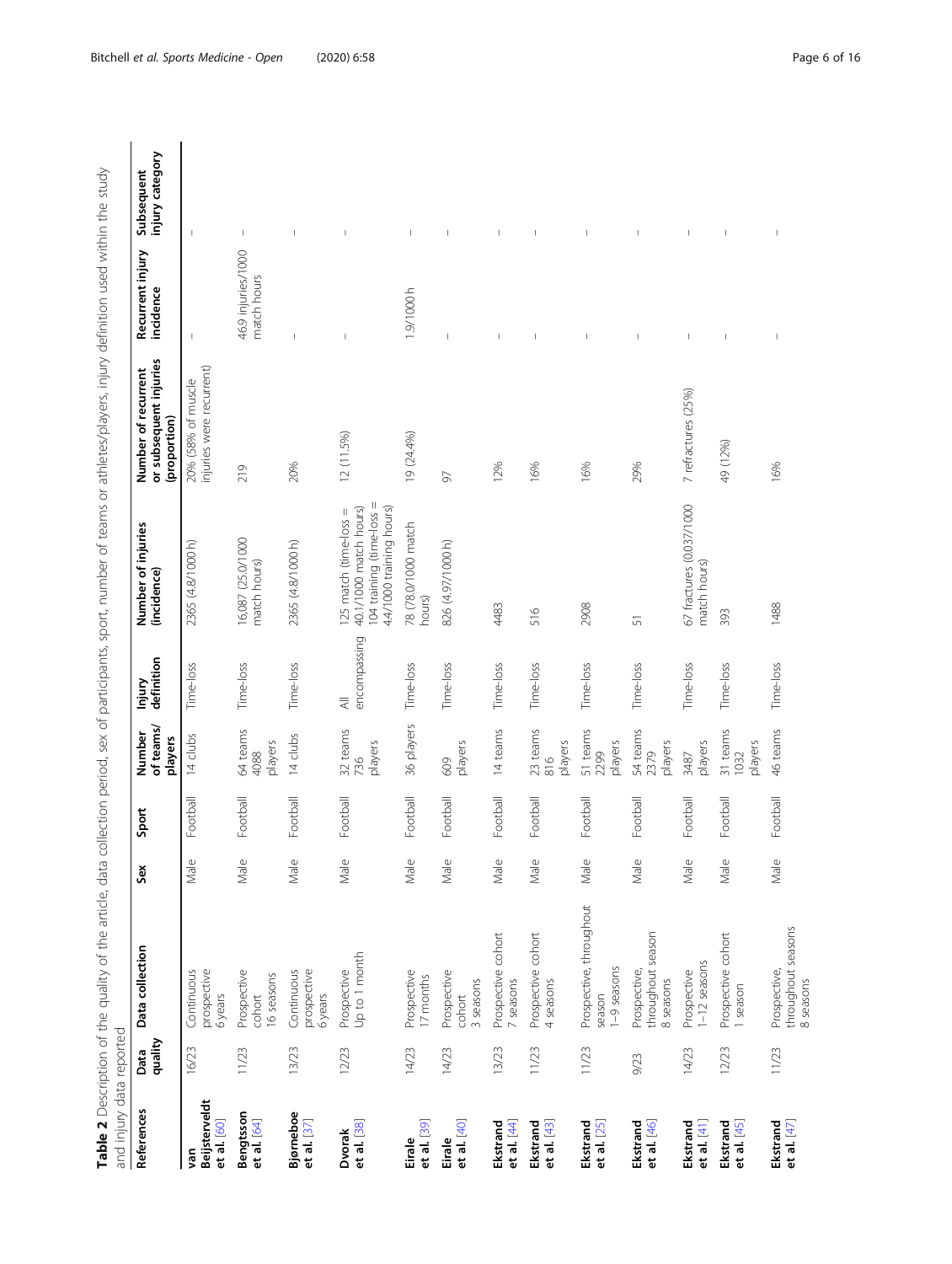| Ī<br>Ĵ<br>١<br>i<br>I                                                                                                              |                                    |
|------------------------------------------------------------------------------------------------------------------------------------|------------------------------------|
| ¢<br>į                                                                                                                             |                                    |
| 1<br>1<br>1<br>1<br>1<br>1<br>1<br>1<br>1<br>1<br><br><br><br><br><br><br><br><br><br><br><br><br><br><br><br><br>)<br>)<br>S<br>1 |                                    |
| ļ<br>i<br>I<br>j<br>-<br>-<br>-<br>j<br>j<br>Ś                                                                                     |                                    |
| Ī<br>J<br>i<br>$\overline{\phantom{a}}$<br>ام/مصدر اما+میہ<br>I<br>うりりり<br>١<br>j                                                  |                                    |
| ;<br>$\overline{ }$<br>$\vdots$<br>$-7$<br>5) }<br>l<br>Ì<br>$\overline{ }$                                                        |                                    |
| .<br>Common the control<br>$\frac{1}{2}$<br>١<br>Ś<br>Ì                                                                            |                                    |
| $5 - 5 + 2 = 2$<br>ì<br>5<br>j<br>j<br>j                                                                                           |                                    |
| L COV Of POPER<br>$\ddot{\phantom{0}}$<br>j<br>l<br>ī<br>5<br>i                                                                    |                                    |
| s<br>S<br>うしりりりりり<br>$\frac{1}{2}$ $\frac{1}{2}$                                                                                   |                                    |
| 5<br>J<br>١                                                                                                                        |                                    |
| i                                                                                                                                  | ١<br>5                             |
| $-0.0$ and $-0.0$                                                                                                                  | j                                  |
|                                                                                                                                    | うりょ<br>!<br>Ç<br>)<br>D<br>l<br>J  |
| )<br>I<br>I                                                                                                                        | -<br>3<br>$\frac{1}{2}$<br>j       |
|                                                                                                                                    | $\overline{\phantom{a}}$<br>₹<br>ç |

|                                    |                 | and injury data reported (Continued)                    |       |          |                                |                                       |                                                                                        |                                                                     |                                                                         |                                |
|------------------------------------|-----------------|---------------------------------------------------------|-------|----------|--------------------------------|---------------------------------------|----------------------------------------------------------------------------------------|---------------------------------------------------------------------|-------------------------------------------------------------------------|--------------------------------|
| References                         | quality<br>Data | Data collection                                         | Sex   | Sport    | of teams/<br>Number<br>players | definition<br>lnjury                  | Number of injuries<br>(incidence)                                                      | or subsequent injuries<br>Number of recurrent<br>(proportion)       | Recurrent injury<br>incidence                                           | Subsequent<br>injury category  |
| et al. $[42]$<br>Ekstrand          | 11/23           | observational<br>prospective<br>13 seasons<br>Long-term | Male  | Football | 36 clubs                       | Time-loss                             | 1614 (1.2/1000 h)                                                                      | 216 (13%)                                                           |                                                                         |                                |
| et al. [59]<br>Ekstrand            | 8/23            | l-16 seasons<br>Prospective                             | Male  | Football | 116 teams                      | Time-loss                             | 22,942                                                                                 | 3016 (1.3-48%)                                                      | $\overline{\phantom{a}}$                                                | $\overline{\phantom{a}}$       |
| et al. [48]<br>Ergün               | 10/23           | Prospective<br>3 years                                  | Male  | Football | 52 players                     | attention and<br>time-loss<br>Medical | 44 injuries-29 time-loss<br>(30.4 match time-loss<br>injuries/1000 h)                  | 11 (25%)                                                            | $\mathbf{I}$                                                            | $\mathbf{I}$                   |
| et al. [49]<br>Gajhede-<br>Knudsen | 10/23           | $1-11$ seasons<br>Prospective                           | Male  | Football | 27 teams<br>players<br>1743    | Time-loss                             | 8029                                                                                   | injuries were recurrent)<br>12% (27% of Achilles                    | $\mathbf{I}$                                                            |                                |
| et al. [50]<br>Piqueras<br>Gomez-  | 13/23           | Prospective<br>2 seasons                                | Male  | Football | 71 players<br>1 team           | encompassing<br>$\equiv$              | 165                                                                                    | 12 (22%)                                                            | $\overline{\phantom{a}}$                                                |                                |
| Hägglund<br>et al. [62]            | 11/23           | Prospective cohort<br>9 seasons                         | Male  | Football | 51 teams<br>players<br>2299    | Time-loss                             | 139                                                                                    | $\overline{5}$<br>$\frac{1}{\sqrt{2}}$                              | $\mathbf{I}$                                                            |                                |
| Hagglund<br>et al. [61]            | 14/23           | Prospective<br>9 seasons                                | Male  | Football | 26 clubs<br>players<br>1401    | Time-loss                             | 6140                                                                                   | 564 (27%)                                                           | $\mathsf I$                                                             |                                |
| Hägglund<br>et al. [4]             | 11/23           | $-14$ seasons<br>Prospective                            | Male  | Football | 19 elite<br>43 top-<br>level   | Time-loss                             | 11,581 top-level (7.2/1000<br>h), 3836 elite (7.4/1000 h)                              | 1615 (17%) top-level, 794<br>$(25%)$ elite                          | level, 1.52/1000 h<br>1.00/1000 h top-<br>elite                         | -                              |
| et al. [49]<br>Gajhede-<br>Knudsen | 10/23           | $-11$ seasons<br>Prospective                            | Male  | Football | 27 teams<br>players<br>1743    | Time-loss                             | 8029                                                                                   | injuries were recurrent)<br>12% (27% of Achilles                    |                                                                         |                                |
| Larruskain<br>et al. [63]          | 13/23           | Prospective<br>6 seasons                                | Male  | Football | players<br>107                 | Time-loss                             | hours, 0.71/1000 training<br>160 injuries (1.64/1000<br>h-7.49/1000 match<br>injuries) | months, 40 (25%) within<br>64 (24 (15%) less than 2<br>same season) | 0.41/1000 h within<br>0.25/1000 h less<br>than 2 months,<br>same season |                                |
| Larruskain<br>et al. [53]          | 14/23           | Prospective<br>5 seasons                                | Mixed | Football | 85 players                     | Time-loss                             | 483 (8.31/1000 h men,<br>6.3/1000 h women)                                             | 135 (31% for men, 23%<br>for women)                                 | 2.55 recurrence/<br>1000 h for men,<br>1.42/1000 h for<br>women         | $\mathsf I$                    |
| Ekstrand [51]<br>Hallen and        | 12/23           | $1 - 12$ seasons<br>Prospective                         | Male  | Football | 89 teams                       | Time-loss                             | 17,371, 5603 muscle<br>injuries                                                        | 15%                                                                 |                                                                         |                                |
| et al. [52]<br>Jones               | 10/23           | Prospective cohort<br>1 season                          | Male  | Football | 10 teams<br>players<br>243     | Time-loss                             | 473 (9.11/1000 h)                                                                      | 27.3% hamstring, 20%<br>groin, 10% quads                            | $\mathbf{I}$                                                            | $\begin{array}{c} \end{array}$ |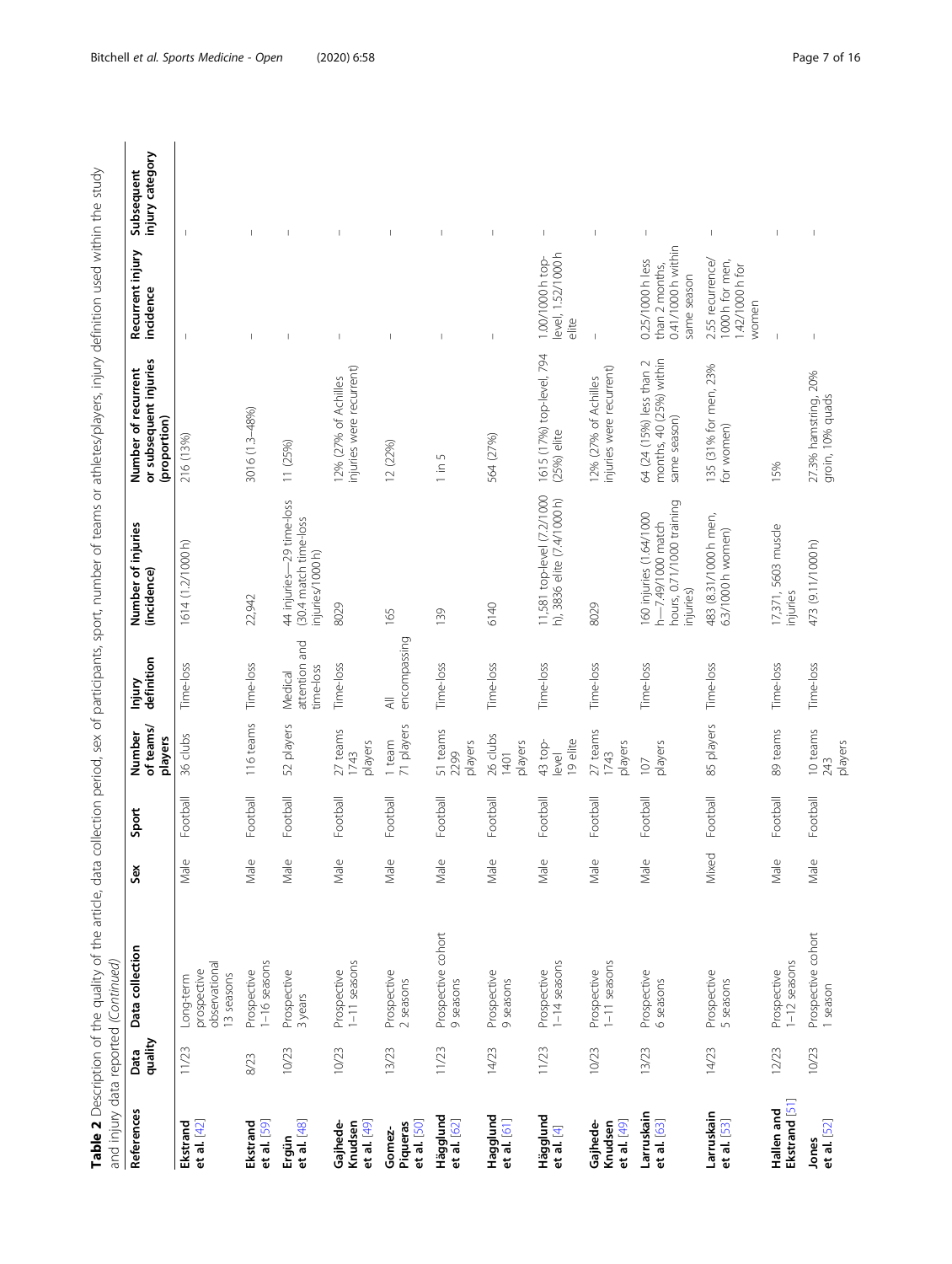| i<br>J                                                                     |                  |
|----------------------------------------------------------------------------|------------------|
| S<br>S<br>D                                                                |                  |
|                                                                            |                  |
|                                                                            |                  |
| )<br>2020<br>2020<br>1                                                     |                  |
|                                                                            |                  |
|                                                                            |                  |
| -<br>-<br>-<br>J<br>1                                                      |                  |
| j                                                                          |                  |
|                                                                            |                  |
| <b>NOPE IN IN</b><br>Ī<br>;                                                |                  |
| ar or athlator/nlar<br>$\frac{5}{2}$                                       |                  |
| うりこう                                                                       |                  |
| 5                                                                          |                  |
|                                                                            |                  |
| )<br>2<br>2<br>2<br>2<br>2<br>2                                            |                  |
| $\overline{\phantom{a}}$                                                   |                  |
| $\frac{1}{2}$                                                              |                  |
|                                                                            |                  |
|                                                                            |                  |
| Ĭ                                                                          |                  |
| j<br>j                                                                     |                  |
|                                                                            |                  |
|                                                                            |                  |
| 4 うくり、                                                                     |                  |
| - data collection period, sex of participants, sport, number of teams<br>5 |                  |
| $\frac{1}{2}$                                                              |                  |
|                                                                            |                  |
|                                                                            |                  |
|                                                                            |                  |
| ăń                                                                         |                  |
|                                                                            |                  |
| $\frac{1}{2}$                                                              |                  |
|                                                                            |                  |
|                                                                            | ׇ֚֘<br>j<br>5    |
|                                                                            |                  |
|                                                                            | I                |
|                                                                            | 5 ) — 1<br>i     |
|                                                                            |                  |
| ֖֖֖֧ׅׅׅ֧֖֖֧֚֚֚֚֚֚֚֚֚֚֚֚֚֚֚֚֚֚֚֚֚֚֚֚֚֚֚֚֚֚֚֡֝֓֡֡֡֡֓֞֡֡֡֓֞֝֬֞֝<br>١          | ;<br>;<br>;<br>5 |
| ι<br>I                                                                     | <b>?</b>         |
| ֜֡                                                                         |                  |
| l                                                                          | Ó                |

| and injury data reported (Continued)   |                 |                                                     |      |          |                                |                                           |                                                                         |                                                                                                                                              |                                               |                                |
|----------------------------------------|-----------------|-----------------------------------------------------|------|----------|--------------------------------|-------------------------------------------|-------------------------------------------------------------------------|----------------------------------------------------------------------------------------------------------------------------------------------|-----------------------------------------------|--------------------------------|
| References                             | quality<br>Data | Data collection                                     | Sex  | Sport    | of teams/<br>Number<br>players | definition<br>Injury                      | Number of injuries<br>(incidence)                                       | or subsequent injuries<br>Number of recurrent<br>(proportion)                                                                                | Recurrent injury<br>incidence                 | injury category<br>Subsequent  |
| Lee et al. [54]                        | 12/23           | Prospective<br>1 season                             | Male | Football | 7 teams<br>players<br>152      | Time-loss                                 | 296 (7.4/1000 h-61.1 for<br>match, 3.4 for training)                    | 39% late recurrences, 32%<br>29% early recurrence,<br>delayed recurrence<br>52 (21%)                                                         | $\overline{1}$                                | $\begin{array}{c} \end{array}$ |
| Lundblad<br>et al. [55]                | 10/23           | Prospective cohort<br>11 seasons                    | Male | Football | 27 teams<br>players<br>1743    | Time-loss                                 | (0.33/1000 h-1.31 match<br>8029-346 MCL injuries<br>$0.14$ training)    | 11%                                                                                                                                          |                                               |                                |
| Nordström<br>et al. [56]               | 11/23           | $1 - 11$ seasons<br>observational<br>Prospective    | Male | Football | 46 teams<br>players<br>1665    | Time-loss                                 | 8695-71 concussions                                                     | 756 subsequent to<br>concussion                                                                                                              |                                               |                                |
| Noya Salces<br>et al. [57]             | 11/23           | throughout season<br>Prospective,<br>1 season       | Male | Football | 16 clubs<br>players<br>427     | encompassing<br>$\overline{\overline{z}}$ | 1293—524 match (43.5/<br>1000 h), 769 training<br>(3.6/1000 h)          |                                                                                                                                              | 4.7 in match, 0.4<br>in training per<br>1000h | $\overline{\phantom{a}}$       |
| Petersen<br>et al. [58]                | 11/23           | throughout season<br>Prospective,<br>12 months      | Male | Football | 16 teams<br>players<br>374     | encompassing<br>$\equiv$                  | 46-28 in match (1.82/<br>1000 h), 14 in training<br>(0.12/1000 h)       | 8 (25%)                                                                                                                                      |                                               |                                |
| et al. [30]<br>Stubbe                  | 13/23           | Prospective<br>39 weeks                             | Male | Football | 8 teams<br>players<br>217      | Time-loss                                 | 286 (6.2/1000 h)                                                        | twice, 16 injured 3 times,<br>injured 5 times or more<br>multiple-40 injured<br>$\circ$<br>76 players sustained<br>11 injured 4 times,<br>8% | 0.5 recurrence/<br>1000h                      |                                |
| et al. [65]<br>Cross                   | 11/23           | Prospective cohort<br>2 seasons                     | Male | Rugby    | players<br>810                 | Time-loss                                 | 181 (8.9/1000h)                                                         |                                                                                                                                              | $116.1 - 144.6$<br>1000h                      |                                |
| et al. [66]<br>Fuller                  | 13/23           | tournament<br>Prospective,<br>throughout<br>7 weeks | Male | Rugby    | players<br>626                 | Time-loss                                 | 161 match, 60 training<br>(83.9/1000 h)                                 | 9 match, 16 training                                                                                                                         |                                               |                                |
| et al. $[67]$<br>Fuller                | 14/23           | tournament<br>Prospective,<br>throughout<br>7 weeks | Male | Rugby    | players<br>615                 | Time-loss                                 | 171 match, 35 training<br>(89.1 match, 2.2 training<br>njuries/1000 h)  | 24 (14%) match, 17%<br>training                                                                                                              |                                               |                                |
| et al. [2]<br>Fuller                   | 14/23           | tournament<br>Prospective,<br>throughout<br>7 weeks | Male | Rugby    | players<br>639                 | Time-loss                                 | 173 match, 20 training<br>(90.1 match, 1.0 training<br>injuries/1000 h) | 20 (11.6%) match, 3 (15%)<br>training                                                                                                        | $\mathsf I$                                   |                                |
| Dobrowski<br>Kenneally-<br>et al. [74] | 11/23           | Prospective<br>5years                               | Male | Rugby    | 74 players                     | Time-loss                                 | 30 hamstring injuries—<br>63% training, 37% match                       | 7%                                                                                                                                           |                                               |                                |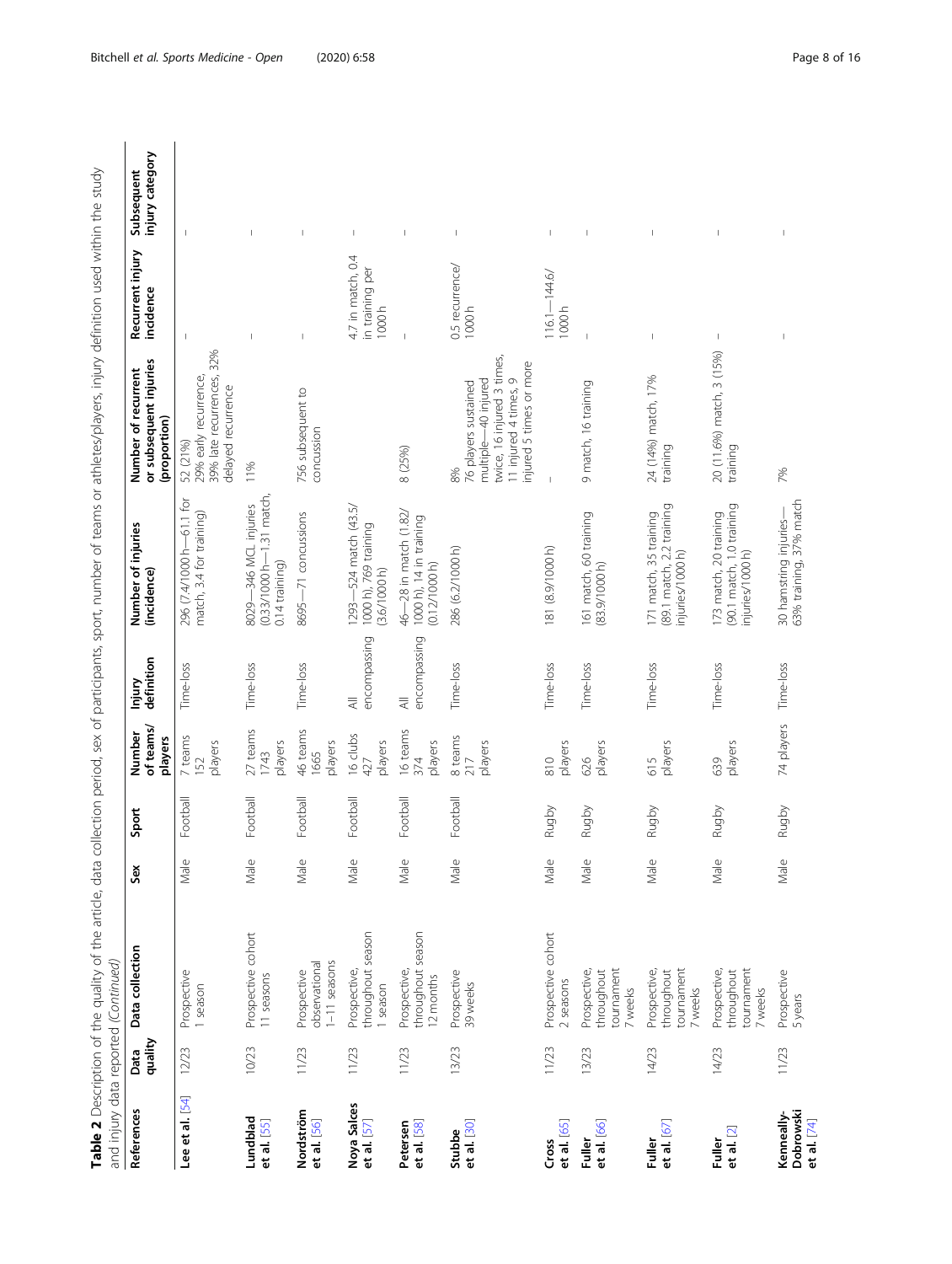| and injury data reported (Continued) |                 |                                                        |        |                  |                                                 |                                       |                                                                         |                                                                      |                                |                                                               |
|--------------------------------------|-----------------|--------------------------------------------------------|--------|------------------|-------------------------------------------------|---------------------------------------|-------------------------------------------------------------------------|----------------------------------------------------------------------|--------------------------------|---------------------------------------------------------------|
| References                           | quality<br>Data | Data collection                                        | Sex    | Sport            | of teams/<br>Number<br>players                  | definition<br>Injury                  | Number of injuries<br>(incidence)                                       | or subsequent injuries<br>Number of recurrent<br>(proportion)        | Recurrent injury<br>incidence  | injury category<br>Subsequent                                 |
| Kemp<br>et al. [68]                  | 10/23           | Prospective, weekly<br>throughout season<br>3 seasons  | Male   | Rugby            | 13 clubs<br>players<br>757                      | Time-loss                             | 155 match, 14 training. 96<br>match concussions, 5<br>training          | 10%                                                                  |                                |                                                               |
| Ma et al. [69]                       | 14/23           | Prospective cohort<br>3 years                          | Female | Rugby            | players<br>552                                  | attention and<br>time-loss<br>Medical | 15 (32.6/1000 h)                                                        | 24%                                                                  | $\overline{1}$                 |                                                               |
| et al. $[27]$<br>Moore               | 13/23           | tournament<br>Prospective,<br>throughout<br>3 years    | Male   | Rugby            | 78 players<br>1 team                            | Time-loss                             | 144 match (180.0/1000 h),<br>41 training (4.7/1000 h)                   | 19%                                                                  | $\overline{1}$                 |                                                               |
| et al. $[70]$<br>Moore               | 10/23           | Prospective<br>3 seasons                               | Male   | Rugby            | 1 team                                          | Time-loss                             | 648                                                                     | 29% were subsequent                                                  | $\begin{array}{c} \end{array}$ | 4<br>21% SIC 2, 3 or<br>59% SIC 10                            |
| et al. $[71]$<br>Pearce              | 9/23            | Prospective<br>4 seasons                               | Male   | Rugby            | players<br>899                                  | Time-loss                             | hours, 0.09/1000 training<br>147 (3.3/1000 match<br>hours)              | 15-20%                                                               | I                              |                                                               |
| et al. $[72]$<br>Rafferty            | 10/23           | throughout season<br>Prospective,<br>4 years           | Male   | Rugby            | 4 teams<br>players<br>429                       | Time-loss                             | $-177.0/1000$<br>2441 injuries-1602<br>h), 514 training<br>match (94.5- | 18% greater risk of injury<br>after concussion                       | $\mathsf I$                    |                                                               |
| et al. [75]<br>Toohey                | 12/23           | Prospective cohort<br>2 seasons                        | Mixed  | Rugby            | 90 players                                      | attention<br>Medical                  | 43.2/1000 h<br>365                                                      | 95.2% players sustained at<br>least 1 subsequent injury              | $\mathsf I$                    | 10.3% SIC VII, 6.1%<br>80.7% SIC VIII,<br>SIC VI              |
| Williams et al.<br>$[73]$            | 10/23           | Prospective cohort<br>8 seasons                        | Male   | Rugby            | players<br>1556                                 | Time-loss                             | 9597 time-loss-6903<br>match, 2617 training                             | injuries-6063 in match,<br>8180 (85%) subsequent<br>2087 in training | $\begin{array}{c} \end{array}$ | 14% were "local"<br>70% were "new"<br>"recurrent"<br>16% were |
| et al. [81]<br>Junge                 | 10/23           | championships<br>Prospective,<br>throughout<br>16 days | Mixed  | events<br>Multi- | 92 teams<br>athletes<br>9672                    | attention<br>Medical                  | 1055 (96.1 per 1000<br>registered athletes)                             | 47 (5.5%)                                                            | $\overline{1}$                 |                                                               |
| et al. $[76]$<br>Alonso              | 11/23           | Prospective<br>8 days                                  | Mixed  | Athletics        | 49 teams<br>athletes<br>1980                    | attention<br>Medical                  | (53.0 time-loss per 1000<br>105 time-loss injuries<br>athletes)         | 15 (8%)                                                              | I.                             |                                                               |
| et al. $[7]$<br>Alonso               | 13/23           | Prospective<br>9 days                                  | Mixed  | Athletics        | 47 teams<br>athletes<br>1486                    | attention<br>Medical                  | registered athletes)<br>236 (135.4/1000                                 | 10.6%                                                                |                                |                                                               |
| et al. [78]<br>Alonso                | 15/23           | Prospective<br>9 days                                  | Mixed  | Athletics        | countries<br>athletes<br>1512<br>$\overline{6}$ | attention<br>Medical                  | registered athletes)<br>249 (134.5/1000                                 | 23 (9.3%)                                                            |                                |                                                               |

Table 2 Description of the quality of the article, data collection period, sex of participants, sport, number of teams or athletes/players, injury definition used within the study Table 2 Description of the quality of the article, data collection period, sex of participants, sport, number of teams or athletes/players, injury definition used within the study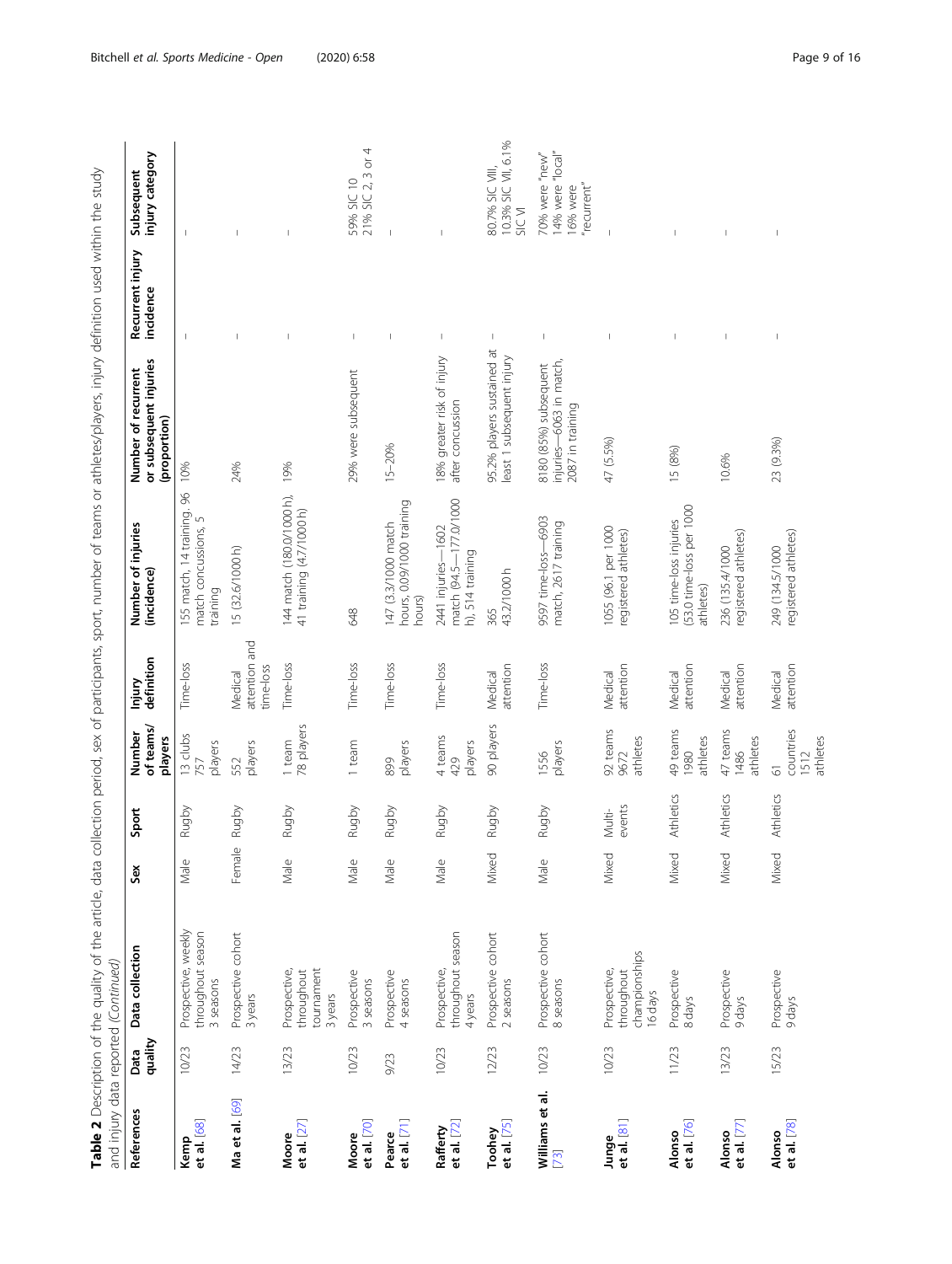| and injury data reported (Continued) |         |                                                            |        |                  |                          |                                       |                                                                                             | Table 2 Description of the quality of the article, data collection period, sex of participants, sport, number of teams or athletes/players, injury definition used within the study |                                          |                                                    |
|--------------------------------------|---------|------------------------------------------------------------|--------|------------------|--------------------------|---------------------------------------|---------------------------------------------------------------------------------------------|-------------------------------------------------------------------------------------------------------------------------------------------------------------------------------------|------------------------------------------|----------------------------------------------------|
| References                           | quality | Data Data collection                                       | Sex    | Sport            | Number Injury<br>players | of teams/ definition                  | Number of injuries<br>(incidence)                                                           | or subsequent injuries<br>Number of recurrent<br>(proportion)                                                                                                                       | Recurrent injury Subsequent<br>incidence | injury category                                    |
| et al. $[79]$<br>Edouard             |         | thampionship<br>14/23 Prospective,<br>throughout<br>3 days | Viixed | <b>Athletics</b> | athletes<br>40           | time-loss<br>Medical                  | 30 injuries-8 time-loss<br>attention and (47.5/1000 registered<br>athletes)                 |                                                                                                                                                                                     |                                          |                                                    |
| et al. $[80]$<br>Edouard             | 15/23   | Prospective, during<br>championship<br>5 days              | Viixed | <b>Athletics</b> | athletes<br>1244         | attention and<br>time-loss<br>Medical | 132 (98.4/1000 registered 8 (6.1%)<br>1000 registered athletes)<br>athlete, 46.2 time-loss/ |                                                                                                                                                                                     |                                          |                                                    |
| et al. $[70]$<br>Moore               | 10/23   | Prospective<br>3 years                                     | Male   | Cricket          | 1 team                   | attention and<br>time-loss<br>Medical | 286-96 time-loss                                                                            | 90% were subsequent                                                                                                                                                                 |                                          | 5% SIC 2, 3, 4 or 6<br>8% SIC 7 or 8<br>51% SIC 10 |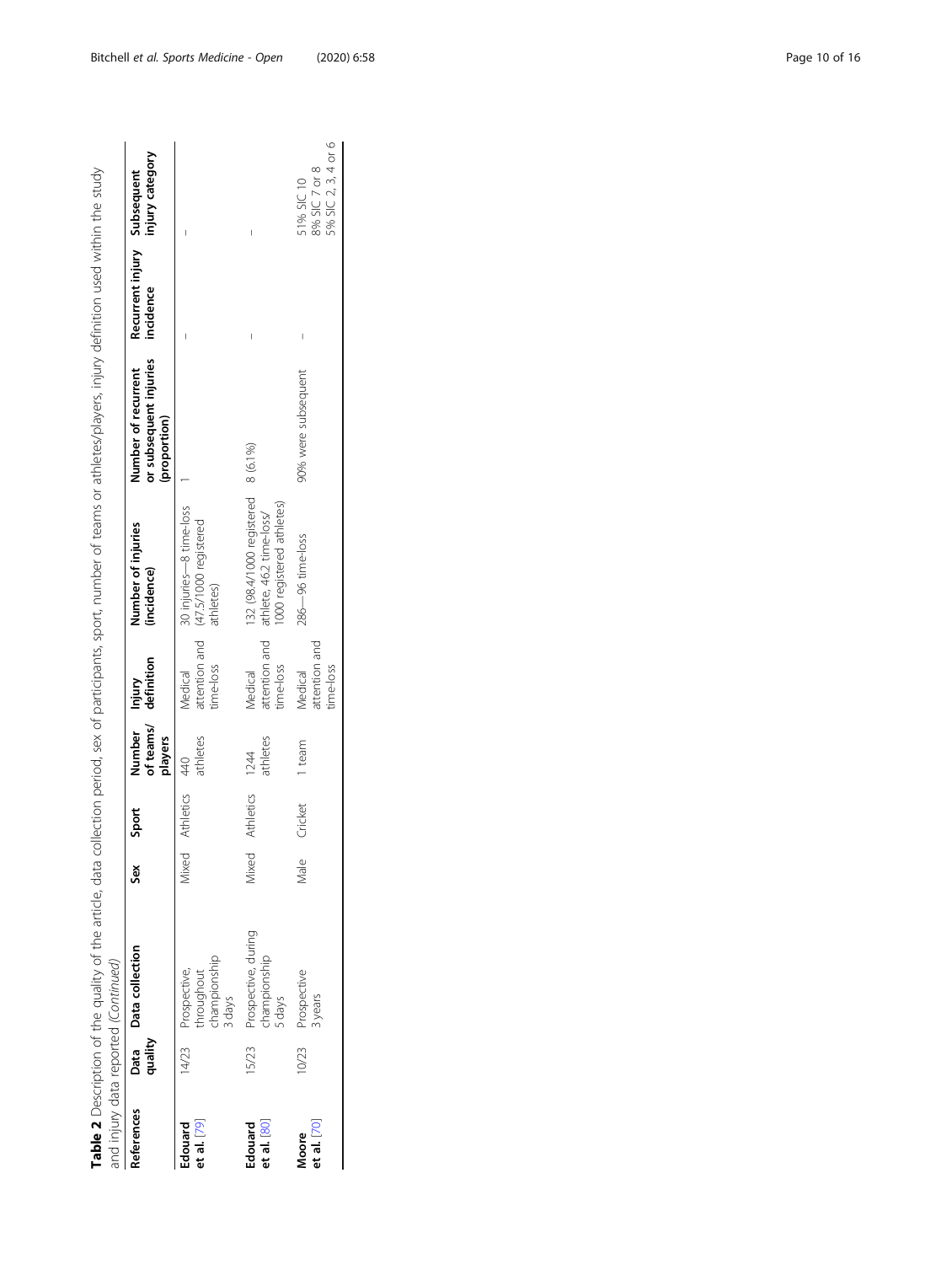#### Risk of Bias Assessment

Scores ranged from 8 to 16, with a maximum possible score of 23. Studies with a lower quality score typically failed to report the following: (1) the participant characteristics ( $n = 34$ ), (2) whether there was any attempt at blinding the participants ( $n = 50$ ) and (3) whether there was any loss to follow-up ( $n = 46$ ).

#### Recurrent Injuries

All recurrent injury definitions were compliant with the consensus statement for the respective sport and are shown in Table [1](#page-3-0). Of the 51 studies (one of the 51 articles contained two studies [\[70\]](#page-15-0)), 44 reported recurrent injuries as either a number, percentage, incidence or a combination of these. Almost half of the articles, 21 of the 44, reported both the number and the percentage of recurrent injuries [\[2](#page-13-0), [25,](#page-13-0) [38](#page-14-0), [41](#page-14-0)–[43](#page-14-0), [45](#page-14-0), [47,](#page-14-0) [48](#page-14-0), [50](#page-14-0), [54,](#page-14-0) [55](#page-14-0), [58](#page-14-0), [59,](#page-14-0) [61](#page-14-0), [64](#page-15-0), [67](#page-15-0), [76](#page-15-0), [78,](#page-15-0) [80,](#page-15-0) [81\]](#page-15-0); 13 only reported the percentage [[27](#page-14-0), [37,](#page-14-0) [44](#page-14-0), [46,](#page-14-0) [49](#page-14-0), [51](#page-14-0), [52,](#page-14-0) [62](#page-14-0), [68,](#page-15-0) [69](#page-15-0), [71](#page-15-0), [74,](#page-15-0) [77](#page-15-0)]; three only reported the number [[40](#page-14-0), [66](#page-15-0), [79\]](#page-15-0); five reported the number, percentage and incidence [\[4,](#page-13-0) [30,](#page-14-0) [39,](#page-14-0) [53,](#page-14-0) [63](#page-14-0)]; and two only reported the incidence [\[57](#page-14-0), [60\]](#page-14-0). The number of recurrent injuries ranged from one [\[79\]](#page-15-0) to 3016 [[59](#page-14-0)], the proportion ranged from 5.5  $[81]$  $[81]$  $[81]$  to 48%  $[59]$  and the incidence ranged from 0.5 to 2.55 recurrent injuries per 1000 h [[37](#page-14-0), [53\]](#page-14-0). Only 16 of the 44 studies reporting recurrent injuries provided further detail regarding the severity of injury, with one study reporting the number and percentage of recurrent injuries that were time-loss injuries [[76](#page-15-0)], one study reporting the proportion of total days lost due to recurrent injuries [\[27\]](#page-14-0), two studies reporting the time lost for recurrent injuries [\[77,](#page-15-0) [78](#page-15-0)] and 12 comparing the severity of new and recurrent injuries [\[25](#page-13-0), [30](#page-14-0), [43,](#page-14-0) [44](#page-14-0), [46](#page-14-0), [48](#page-14-0), [50,](#page-14-0) [54](#page-14-0), [55,](#page-14-0) [68](#page-15-0), [71\]](#page-15-0). Of the 12 studies comparing the severity of new and recurrent injuries, seven studies reported recurrent injuries to be more severe than new injuries [\[25,](#page-13-0) [30](#page-14-0), [44](#page-14-0), [46,](#page-14-0) [68](#page-15-0), [71\]](#page-15-0), four studies reported no differences in severity [[43](#page-14-0), [50,](#page-14-0) [54,](#page-14-0) [55](#page-14-0)] and one study reported recurrent injuries to be less severe than new injuries [[48\]](#page-14-0).

#### Subsequent Injuries

Although subsequent injury categorisation models have been published since 2011 [\[32](#page-14-0)], only seven of the 50 studies used the subsequent injury terminology. Three of the seven studies analysed injuries sustained subsequent to concussion, where two studies reported the risk of injury following a concussion using a hazard ratio (1.38 [[72](#page-15-0)], and 1.45 to 4.07 between 0 and 12 months [[56\]](#page-14-0)) as well as the median days to the next injury and the total number of injuries following a concussion (36 median days to next injury [[72](#page-15-0)] and 153 injuries subsequent to concussion [\[56\]](#page-14-0)). The third study reported the incidence of subsequent injury for players who returned from concussion in 14 days or less or more than 14 days  $(116.1 \text{ and } 144.6/1000 \text{ h}, \text{ respectively } [65])$  $(116.1 \text{ and } 144.6/1000 \text{ h}, \text{ respectively } [65])$  $(116.1 \text{ and } 144.6/1000 \text{ h}, \text{ respectively } [65])$ , along with the median time to subsequent injury following concussion (53 days to subsequent injury  $[65]$  $[65]$  $[65]$ ). One of the seven studies modified the subsequent injury classification from Hamilton and colleagues [[32\]](#page-14-0) to provide three options for subsequent injury, namely "new", "local" and "recurrent"  $[73]$  $[73]$ . Within this study, 85% of injuries were classed as subsequent injuries, with 70% of the subsequent injuries reported as new injuries, 14% as local and 16% as recurrent. Two of the seven studies utilised the SIC 1.0 model [[22\]](#page-13-0) to report the percentage of subsequent injuries [\[70](#page-15-0)], where 89–91% of injuries were categorised as subsequent, rather than an initial injury [\[70](#page-15-0)]. The studies were also in agreement that the majority of subsequent injuries were categorised as SIC 10 (injury to different body part, unrelated to an index injury) with proportions ranging from 51 to 59% [\[70](#page-15-0)]. Although injuries were also classified in other categories, the proportion of these injuries was comparatively lower. Within the sport of rugby, 21% of subsequent injuries were categorised as SIC 2, 3 or 4 (same body site and nature, related to index injury) and none were categorised as SIC 5 (same body site and nature, unrelated to an index injury). Within cricket, 15% of subsequent injuries were coded as SIC 7 or 8 (same body site but different nature, related or unrelated to index injury); 14% were SIC 2, 3, 4 or 6 (same body site and nature, related or unrelated to index injury); and none were categorised as SIC 5 (same body site and nature, unrelated to an index injury) [[70\]](#page-15-0). The seventh study utilised an updated version of the SIC 1.0 model outlined by Finch and Cook [[22](#page-13-0)] which included a data-driven category for classifying subsequent injuries retrospectively [\[31\]](#page-14-0). Within this study, 81% of subsequent injuries were SIC 2.0 VIII (injury to different site and of different nature), 10% were SIC 2.0 VII (different site, same nature), 6% were SIC 2.0 VI (same site, different nature) and less than 3% were categories II–V (re-injury after recovery, same site, nature, side and structure; acute exacerbation before recovery, same site, nature, side and structure; injury of same site, nature, side; injury of same site and nature) [\[75\]](#page-15-0).

#### **Discussion**

This systematic review aimed to identify how recurrent or subsequent injuries have been reported across professional and elite sports. Consensus statements have been published to provide professional and elite sport with guidelines for data collection procedures and injury definitions, allowing more consistent comparisons across sport [\[13](#page-13-0)–[21\]](#page-13-0). Furthermore, subsequent injury categorisation models have been published in order to provide researchers and clinicians with a more accurate definition of subsequent injury [\[22,](#page-13-0) [31](#page-14-0)–[33](#page-14-0)]. However, the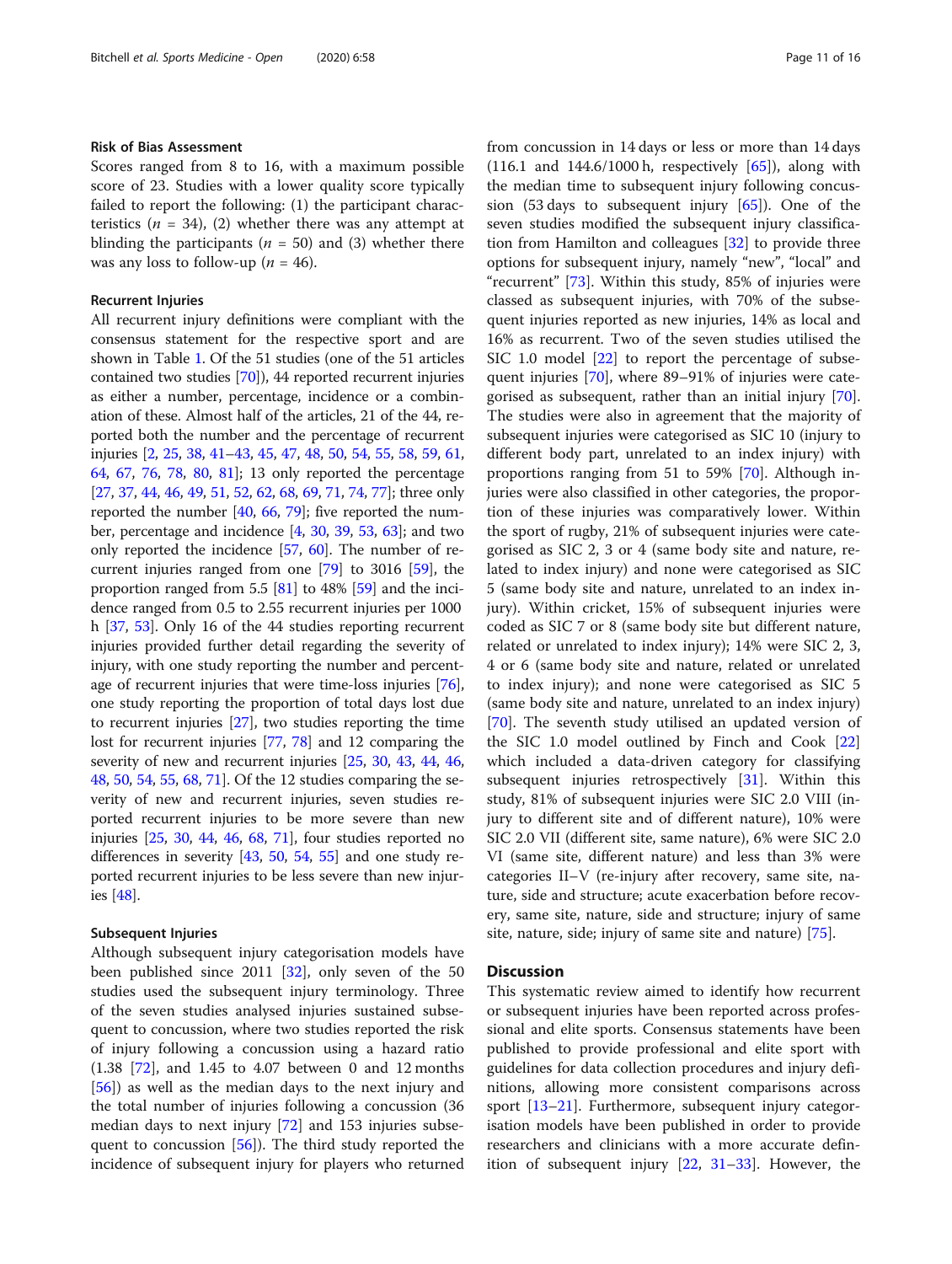current review identified that there remains disparity both within and between sports on the methods utilised when reporting recurrent or subsequent injuries.

#### Reporting Injuries

An important finding identified in the current review was that studies often analysed and presented injury data as pooled values across a range of seasons or years and within a large range of athletes. A similar finding was identified by Fortington and colleagues [\[28](#page-14-0)], where the systematic review highlighted that the majority of the studies analysed pooled injury data across teams and seasons. Furthermore, studies with a lower quality score according to the Downs and Black [[36\]](#page-14-0) assessment in the current review were often studies that pooled data across a number of seasons without specifying the number of new participants each season. The consistent reporting of pooled injury data across multiple participants or seasons fails to consider differences between individual athletes across seasons and could impact the analysis and interpretation of injury data. This is emphasised by the lower quality score identified in the Downs and Black [[36\]](#page-14-0) assessment and suggests that injury rates within these types of studies should be interpreted with caution due to the lack of specificity across the numerous seasons. Specifically, injury rates from studies in football [[25,](#page-13-0) [37](#page-14-0), [39](#page-14-0), [41](#page-14-0)–[44](#page-14-0), [46](#page-14-0)–[50,](#page-14-0) [53,](#page-14-0) [55,](#page-14-0) [56,](#page-14-0) [59,](#page-14-0) [61](#page-14-0)–[64](#page-15-0)], rugby  $[27, 65, 68-75]$  $[27, 65, 68-75]$  $[27, 65, 68-75]$  $[27, 65, 68-75]$  $[27, 65, 68-75]$  $[27, 65, 68-75]$  $[27, 65, 68-75]$  $[27, 65, 68-75]$  and cricket  $[70]$  suffer from this problem.

In the current review, there were also variations in the data collection period used between studies, where some athletes were followed for less than a week in athletics and others followed for up to 16 seasons in football [[59](#page-14-0), [79,](#page-15-0) [80\]](#page-15-0). Within the studies where data collection extended across seasons, there was often a lack of information on the number of participants involved in each season [\[4](#page-13-0), [25,](#page-13-0) [41](#page-14-0), [49,](#page-14-0) [51](#page-14-0), [55,](#page-14-0) [56](#page-14-0), [59](#page-14-0)]. Furthermore, although the majority of the studies prospectively collected data over more than one playing season (67%), five studies collected injury data in a championship environment that often lasted less than 10 days [[76](#page-15-0)–[80\]](#page-15-0). As subsequent injuries have been reported to occur as late as 114 days following initial injury in previous research  $[65]$  $[65]$ , the lack of a follow-up period within championship environments has the potential to under-report the risk of sustaining a subsequent injury from continued participation. In addition, reporting injuries sustained within a season alone fails to consider the influence of pre- or post-season on the reporting of subsequent injuries [\[28](#page-14-0)]. For example, if a study was to conduct injury surveillance with a team across a season and a player sustained an injury in the pre-season, any injury during the season could be considered a subsequent injury. However, if injury surveillance is conducted within the in-season period alone, any subsequent injuries sustained during the season would be inaccurately represented. Both the short timeframe of data collection and potential for out of season injuries to be missed suggest that standard recommendations associated with reporting recurrent or subsequent injuries should be established. Ensuring that the data collection period enables the accurate capturing of subsequent injuries would allow more consistent reporting between sports and improve the understanding of recurrent and subsequent injury risk.

#### Definition of Recurrent Injuries

The definition of recurrent injuries outlined in consensus statements is similar between sports, therefore allowing a more consistent comparison between the rate of recurrent injuries reported. However, there remain inconsistencies in the way recurrent injuries are reported. One of the main findings in this systematic review was that 30 of the articles were excluded from data extraction as they failed to report recurrent injuries at all, even when following the definitions and data collection procedures outlined by a consensus statement. Within the studies that did report injury recurrence, a number of studies only identified the proportion within the total number of injuries [\[27,](#page-14-0) [37,](#page-14-0) [44](#page-14-0), [46](#page-14-0), [49,](#page-14-0) [51](#page-14-0), [52](#page-14-0), [60,](#page-14-0) [62](#page-14-0), [68,](#page-15-0) [69](#page-15-0), [74,](#page-15-0) [77](#page-15-0)], providing insufficient detail about the nature or consequence of the recurrent injuries. Additionally, only ten studies provided detail of the body area associated with recurrent or subsequent injuries, meaning appropriate (re)injury prevention strategies cannot be recommended. The lack of specificity with recurrent injury diagnosis becomes more of an issue when considering the contribution of previous injury to injury risk, with research identifying that previous injuries, often as long as 3 years prior to a new injury, significantly increase current injury risk [[23](#page-13-0), [26,](#page-14-0) [82](#page-15-0)]. Furthermore, within studies reporting the recurrence of injuries, diagnosis may rely on the clinician's (and athlete's) ability to recall the injury history of the athlete. Although it is not discussed in any of the prospective injury surveillance studies, recurrent injury categorisation is technically retrospective and possibly prone to recall bias and lack of awareness of injury history. This latter aspect can be potentially mitigated against in sports settings where the clinician has worked with the athletes for a sustained period of time. However, the issue surrounding the retrospective nature cannot be eliminated unless clinicians actively look at the athlete's injury records in the injury surveillance system, or utilise subsequent injury models developed for the application of categorising subsequent injuries in sport [[22](#page-13-0), [31](#page-14-0)–[33](#page-14-0)].

#### Subsequent Injuries

In an attempt to reduce the recall bias and potential lack of awareness associated with diagnosing recurrent injuries, a data-driven categorisation that can be applied post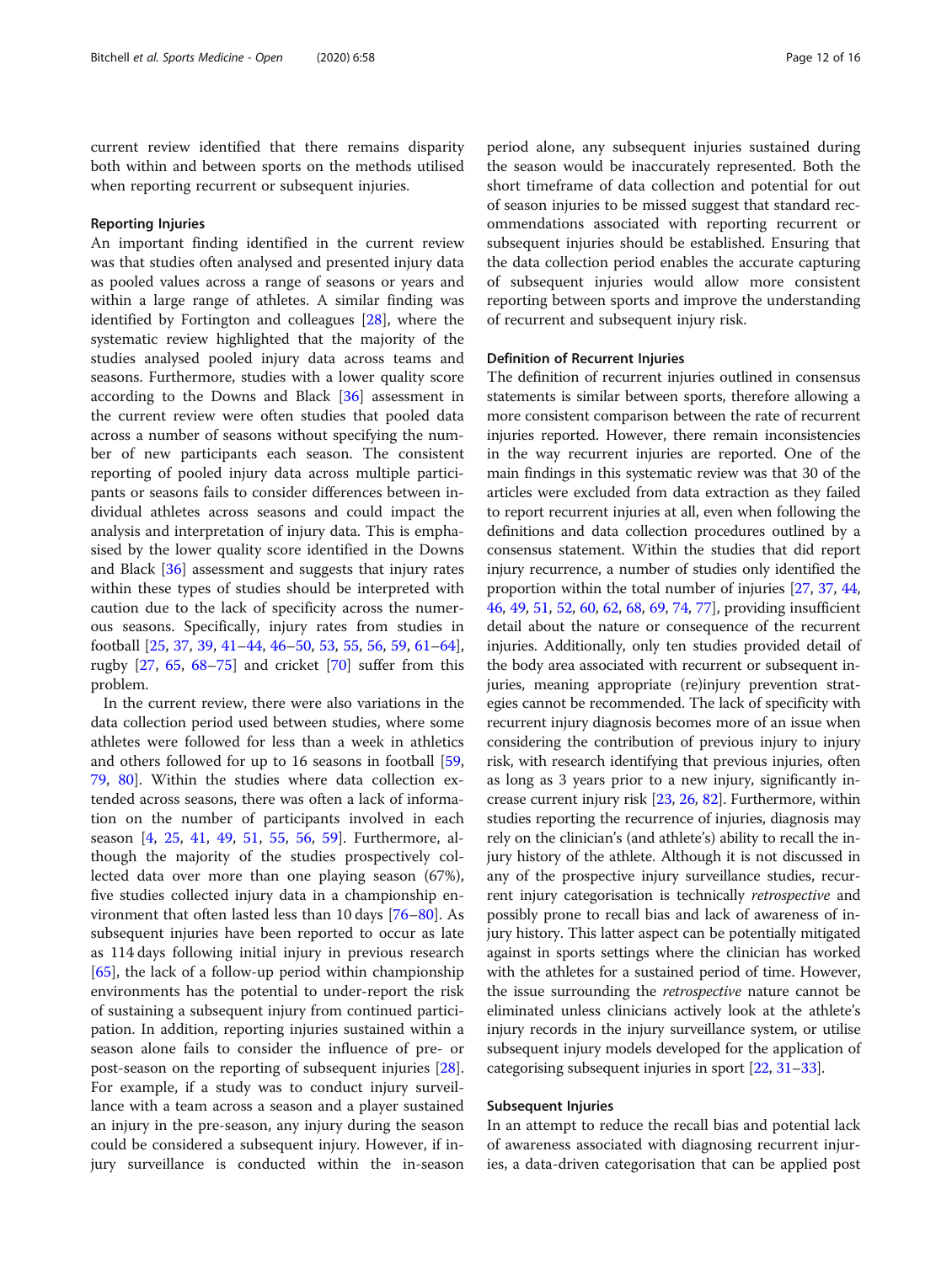hoc to the injury data that is not reliant on specific clinical knowledge during the data analysis has been suggested [[31](#page-14-0)]. Following the subsequent injury model outlined by Hamilton and colleagues [\[32](#page-14-0)], Finch and Cook [\[22](#page-13-0)] developed a more specific categorisation of subsequent injuries that facilitates the identification of potential individual injury dependencies (SIC 1.0). In an attempt to improve the application of subsequent injury diagnoses, Toohey and colleagues [\[31\]](#page-14-0) adapted the SIC 1.0 categorisation model to create the SIC 2.0 categorisation model, encompassing a clinically driven approach and data-driven approach that can be retrospectively applied to injury data. However, the limited uptake of the subsequent injury categorisation models in the current review means there is still a lack of specificity when reporting recurrent or subsequent injuries. Whilst the first categorisation of subsequent injuries was published in 2011 [\[32\]](#page-14-0), 90% ( $n = 36$ ) of the studies published after 2011 in the current study failed to categorise subsequent injuries. Although the SIC 1.0 and 2.0 were utilised in three studies in the current review, the study by Williams and colleagues [[73](#page-15-0)] used a modified version of a previous classification system [[73](#page-15-0)], which aimed to simplify the subsequent injury diagnosis based on the type and location of injury alone. The majority of the subsequent injuries sustained in the study by Williams and colleagues [[73](#page-15-0)] were categorised as different injuries to the index injury, and the remaining injuries were of the same type or location. Although comparisons can still be made between studies utilising either simplified subsequent injury models or the SIC 1.0 and 2.0, the specificity of the SIC models allows researchers and clinicians to gain a better understanding of subsequent injuries and encourages the development of more specific prevention protocols [\[31](#page-14-0), [70](#page-15-0)].

The accurate diagnosis of subsequent injuries can have a significant clinical impact, especially when considering the influence of previous injuries on sustaining new injuries [[26,](#page-14-0) [83,](#page-15-0) [84](#page-15-0)]. Three of the seven studies using the subsequent injury terminology specifically focused on the next injury after a concussion [\[56](#page-14-0), [65](#page-15-0), [72](#page-15-0)], demonstrating that concussive injuries were associated with an increased risk of sustaining subsequent injuries. In addition to an increased risk, the studies by Cross and colleagues [[65\]](#page-15-0) and Rafferty and colleagues [\[72\]](#page-15-0) demonstrated that there was a reduced number of days before a subsequent injury following concussion when compared with non-concussive injuries. Although this provides clinicians with important information regarding recovery from concussive injuries, the lack of detail in research associated with subsequent injuries following other types of injuries limits the potential for understanding the relationship with different types of injuries. As previous research has shown that a history of previous injury is positively associated with sustaining future injury [[23,](#page-13-0) [26\]](#page-14-0), exploring relationships between subsequent injuries sustained following different types of injuries could inform clinicians on the potential patterns between new and subsequent injuries, further aiding the development of injury prevention protocols.

#### Limitations

A limitation in the current study was that the search strategy was limited to English language, meaning that articles reporting recurrent or subsequent injuries in other languages would not have been included. A further limitation was the restriction of studies within professional- or elitelevel sports. The restriction to professional or elite sport resulted in studies reporting injuries within amateur and collegiate athletes being excluded from the review, even if recurrent injuries had been reported. However, ensuring only one level of sport was included in the review provides consistency both with the accuracy of injury diagnosis by professional medical provision and data collection procedures following a consensus statement for accurate comparisons between studies. Further research could incorporate all levels of sports, making comparisons between injury data to demonstrate whether discrepancies exist between playing levels. In addition, the results from some of the studies should be interpreted with caution due to the low score in the Downs and Black [[36](#page-14-0)] assessment. Whilst the prospective nature of injury surveillance research makes aspects such as blinding participants and medical personnel challenging, the pooling of injury data across multiple seasons could influence the analysis and interpretation of injury rates. For example, pooling injury data could mask the potential difference in injury rates between individual athletes that take part in one season, but not another. This could consequently influence the overall injury rate reported within each season.

#### Conclusion

Reporting the recurrent or subsequent nature of an injury remains inconsistent within research, even with the publication of consensus statements and the subsequent injury categorisation models. Furthermore, only a few studies have utilised subsequent injury categorisation models to accurately categorise subsequent injuries, meaning that risk of subsequent injury following an initial injury remains unclear. The lack of recurrent and subsequent injury reporting shows research is not providing an adequate understanding of the injury risk, meaning that injury prevention protocols to mitigate against recurrent and subsequent injuries may be insufficient. As injury prevention relies on accurate injury surveillance data, utilising the SIC model in future research will allow clinicians and researchers to distinguish between new and recurrent or subsequent injuries and improve our understanding of the role of inter-injury relationships in tertiary prevention strategies.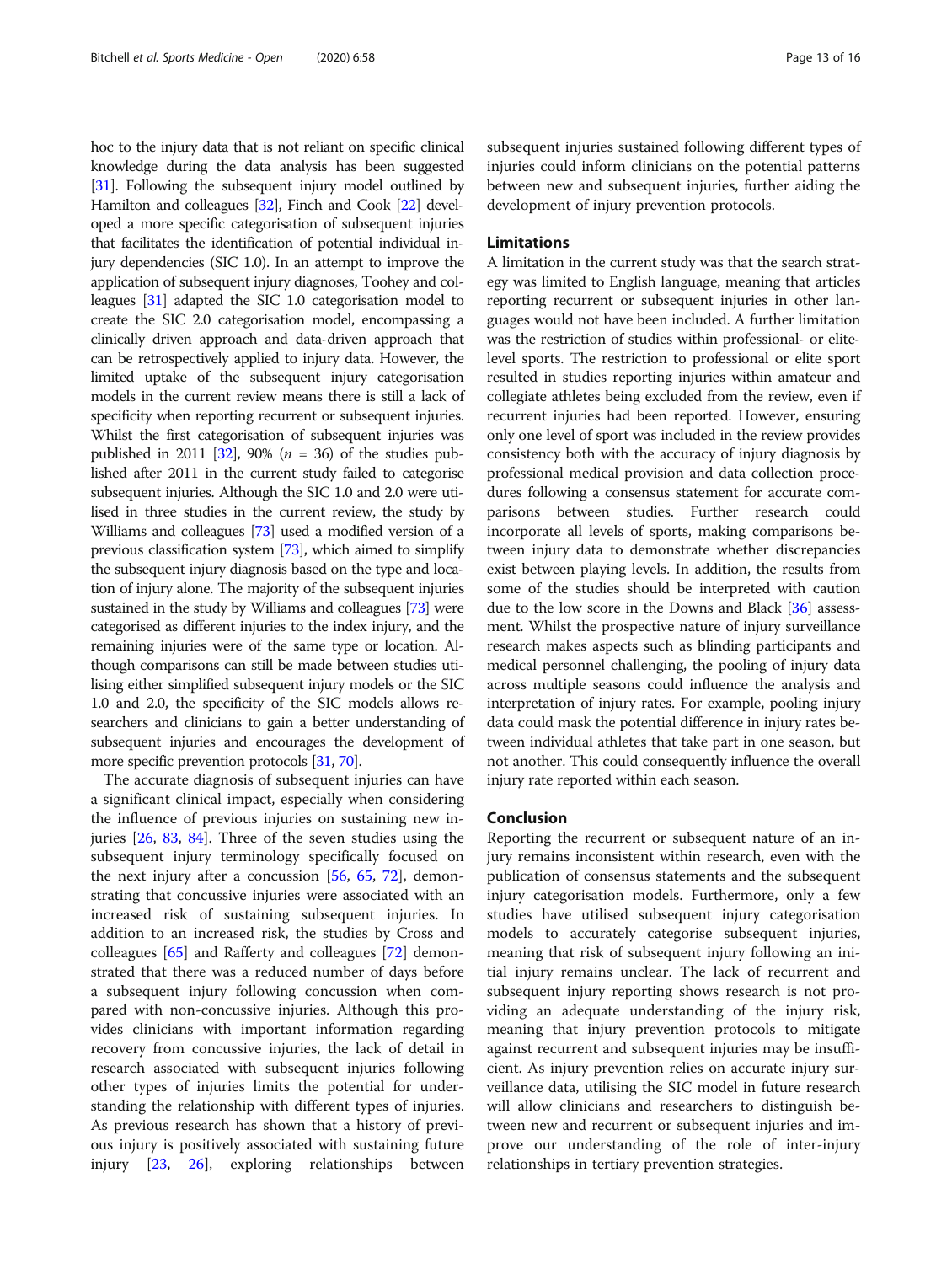#### <span id="page-13-0"></span>Abbreviations

TRIPP: Translating Research into Injury Prevention Practice; SIC: Subsequent injury categorisation

#### Acknowledgements

Not applicable.

#### Authors' Contributions

Isabel Sarah Moore, Gemma Robinson, Victoria Stiles and Charlotte Leah Bitchell conceived and designed the study. Charlotte Leah Bitchell conducted the search, reviewed all studies and prepared the initial draft of the manuscript. Jo Varley-Campbell contributed to the study screening and reviewing process. All authors read and reviewed the final manuscript prior to submission.

#### Authors' Information

Not applicable.

#### Funding

The lead author, Charlotte Leah Bitchell, was funded by the Knowledge Economy Skills Scholarships (KESS 2), which is a pan-Wales higher level skills initiative led by Bangor University on behalf of the Higher Education sector in Wales. It is part funded by the Welsh Government's European Social Fund (ESF) convergence programme for West Wales and the Valleys. No other authors received funding for the conduct of this review or the preparation of this manuscript.

#### Availability of Data and Materials

Not applicable.

Ethics Approval and Consent to Participate

Not applicable

#### Consent for Publication

Not applicable.

#### Competing Interests

The authors, Charlotte Leah Bitchell, Jo Varley-Campbell, Gemma Robinson, Victoria Stiles, Prabhat Mathema, and Isabel Moore, declare that they have no competing interests.

#### Author details

<sup>1</sup>Cardiff School of Sport and Health Sciences, Cardiff Metropolitan University, Cardiff, UK. <sup>2</sup>University College London, London, UK. <sup>3</sup>University of Exeter, Exeter, UK. <sup>4</sup>Welsh Rugby Union Group, WRU National Centre of Excellence, Vale of Glamorgan, UK.

#### Received: 17 April 2020 Accepted: 24 November 2020 Published online: 03 December 2020

#### References

- Bahr R, Holme I. Risk factors for sports injuries—a methodological approach. Br J Sports Med. 2003;37:384–92.
- 2. Fuller CW, Taylor A, Kemp SPTT, Raftery M. Rugby World Cup 2015: World Rugby injury surveillance study. Br J Sports Med. 2017;51:51–7. [https://doi.](https://doi.org/10.1136/bjsports-2016-096275) [org/10.1136/bjsports-2016-096275.](https://doi.org/10.1136/bjsports-2016-096275)
- Giroto N, Hespanhol Junior LC, Gomes MRC, Lopes AD. Incidence and risk factors of injuries in Brazilian elite handball players: a prospective cohort study. Scand J Med Sci Sports. 2017;27:195–202. [https://doi.org/10.1111/sms.](https://doi.org/10.1111/sms.12636) [12636.](https://doi.org/10.1111/sms.12636)
- 4. Hagglund M, Walden M, Ekstrand J. Injury recurrence is lower at the highest professional football level than at national and amateur levels: does sports medicine and sports physiotherapy deliver? Br J Sports Med. 2016;50:751–8.
- 5. Lathlean TJH, Gastin PB, Newstead SV, Finch CF. The incidence, prevalence, severity, mechanism and body region of injury in elite junior Australian football players: a prospective cohort study over one season. J Sci Med Sport. 2018;21:1013–8. [https://doi.org/10.1016/j.jsams.2018.03.002.](https://doi.org/10.1016/j.jsams.2018.03.002)
- 6. Orchard JW, James T, Portus MR. Injuries to elite male cricketers in Australia over a 10-year period. J Sci Med Sport. 2006;9:459–67. [https://doi.org/10.](https://doi.org/10.1016/j.jsams.2006.05.001) [1016/j.jsams.2006.05.001](https://doi.org/10.1016/j.jsams.2006.05.001).
- 7. Roe M, Murphy JC, Gissane C, Blake C. Time to get our four priorities right: an 8-year prospective investigation of 1326 player-seasons to identify the frequency, nature, and burden of time-loss injuries in elite Gaelic football. PeerJ. 2018;6:e4895. <https://doi.org/10.7717/peerj.4895>.
- 8. Jacobson I, Tegner Y. Injuries among Swedish female elite football players: a prospective population study. Scand J Med Sci Sports. 2007;17:84–91. <https://doi.org/10.1111/j.1600-0838.2006.00524.x>.
- 9. Bahr R, Krosshaug T. Understanding injury mechanisms: a key component of preventing injuries in sport. Br J Sports Med. 2005;39:324–9. [https://doi.org/](https://doi.org/10.1136/bjsm.2005.018341) [10.1136/bjsm.2005.018341](https://doi.org/10.1136/bjsm.2005.018341).
- 10. Verhagen EALM, Van Mechelen W. Sport for all, injury prevention for all. Br J Sports Med. 2010;44:158. [https://doi.org/10.1136/bjsm.2009.066316.](https://doi.org/10.1136/bjsm.2009.066316)
- 11. van Mechelen W, Hlobil H, Kemper HCG. Incidence, severity, aetiology and prevention of sports injuries: a review of concepts. Sport Med An Int J Appl Med Sci Sport Exerc. 1992;14:82–99. [https://doi.org/10.2165/00007256-](https://doi.org/10.2165/00007256-199214020-00002) [199214020-00002.](https://doi.org/10.2165/00007256-199214020-00002)
- 12. Finch C. A new framework for research leading to sports injury prevention. J Sci Med Sport. 2006;9:3–9. <https://doi.org/10.1016/j.jsams.2006.02.009>.
- 13. Fuller CW, Molloy MG, Bagate C, Bahr R, Brooks JHM, Donson H, Kemp SPT, McCrory P, McIntosh AS, Meeuwisse WH, Quarrie KL, Raftery M, Wiley P. Consensus statement on injury definitions and data collection procedures for studies of injuries in rugby union. Clin J Sport Med. 2007;17:177–81. [https://doi.org/10.1097/JSM.0b013e31803220b3.](https://doi.org/10.1097/JSM.0b013e31803220b3)
- 14. Fuller CW, Ekstrand J, Junge A, Andersen TE, Bahr R, Dvorak J, Hägglund M, McCrory P, Meeuwisse WH. Consensus statement on injury definitions and data collection procedures in studies of football (soccer) injuries. Br J Sports Med. 2006;40:193–201. <https://doi.org/10.1136/bjsm.2005.025270>.
- 15. Orchard JW, Ranson C, Olivier B, Dhillon M, Gray J, Langley B, Mansingh A, Moore IS, Murphy I, Patricios J, Alwar T, Clark CJ, Harrop B, Khan HI, Kountouris A, Macphail M, Mount S, Mupotaringa A, Newman D, O'Reilly K, Peirce N, Saleem S, Shackel D, Stretch R, Finch CF. International consensus statement on injury surveillance in cricket: a 2016 update. Br J Sports Med. 2016;50:1245–51. [https://doi.org/10.1136/bjsports-2016-096125.](https://doi.org/10.1136/bjsports-2016-096125)
- 16. Junge A, Engebretsen L, Alonso JM, Renström P, Mountjoy M, Aubry M, Dvorak J. Injury surveillance in multi-sport events: the International Olympic Committee approach. Br J Sports Med. 2008;42:413–21. [https://doi.org/10.](https://doi.org/10.1136/bjsm.2008.046631) [1136/bjsm.2008.046631](https://doi.org/10.1136/bjsm.2008.046631).
- 17. Mountjoy M, Junge A, Alonso JM, Clarsen B, Pluim BM, Shrier I, Van Den Hoogenband C, Marks S, Gerrard D, Heyns P, Kaneoka K, Dijkstra HP, Khan KM, Van Den Hoogenband C, Marks S, Gerrard D, Heyns P, Kaneoka K, Dijkstra HP, Khan KM. Consensus statement on the methodology of injury and illness surveillance in FINA (aquatic sports). Br J Sports Med. 2016;50: 590–6. <https://doi.org/10.1136/bjsports-2015-095686>.
- 18. Timpka T, Alonso JM, Jacobsson J, Junge A, Branco P, Clarsen B, Kowalski J, Mountjoy M, Nilsson S, Pluim B, Renström P, Rønsen O, Steffen K, Edouard P. Injury and illness definitions and data collection procedures for use in epidemiological studies in Athletics (track and field): consensus statement. Br J Sports Med. 2014;48:483–90. [https://doi.org/10.1136/bjsports-2013-](https://doi.org/10.1136/bjsports-2013-093241) [093241](https://doi.org/10.1136/bjsports-2013-093241).
- 19. Pluim BM, Fuller CW, Batt ME, Chase L, Hainline B, Miller S, Montalvan B, Renström P, Stroia KA, Weber K, Wood TO. Consensus statement on epidemiological studies of medical conditions in tennis, april 2009. Clin J Sport Med. 2009;19:445–50. [https://doi.org/10.1097/JSM.0b013e3181be35e5.](https://doi.org/10.1097/JSM.0b013e3181be35e5)
- 20. Turner M, Fuller CW, Egan D, Masson L, McGoldrick A, Spence A, Wind P, Gadot P-M. European consensus on epidemiological studies of injuries in the thoroughbred horse racing industry. Br J Sports Med. 2012;46:704–8.
- 21. Orchard JW, Newman D, Stretch R, Frost W, Mansingh A, Leipus A. Methods for injury surveillance in international cricket. Br J Sports Med. 2005;39:1–7. [https://doi.org/10.17159/5083.](https://doi.org/10.17159/5083)
- 22. Finch CF, Cook J. Categorising sports injuries in epidemiological studies: the subsequent injury categorisation (SIC) model to address multiple, recurrent and exacerbation of injuries. Br J Sports Med. 2014;48:1276–80. [https://doi.](https://doi.org/10.1136/bjsports-2012-091729) [org/10.1136/bjsports-2012-091729.](https://doi.org/10.1136/bjsports-2012-091729)
- 23. Theisen D, Frisch A, Malisoux L, Urhausen A, Croisier JL, Seil R. Injury risk is different in team and individual youth sport. J Sci Med Sport. 2013;16:200–4. [https://doi.org/10.1016/j.jsams.2012.07.007.](https://doi.org/10.1016/j.jsams.2012.07.007)
- 24. Brooks JHM, Fuller CW, Kemp SPT, Reddin DB. Epidemiology of injuries in English professional rugby union: part 1 match injuries. Br J Sports Med. 2005;39:757–66. [https://doi.org/10.1136/bjsm.2005.018135.](https://doi.org/10.1136/bjsm.2005.018135)
- 25. Ekstrand J, Hagglund M, Walden M. Epidemiology of muscle injuries in professional football (soccer). Am J Sports Med. 2011;39:1226–32.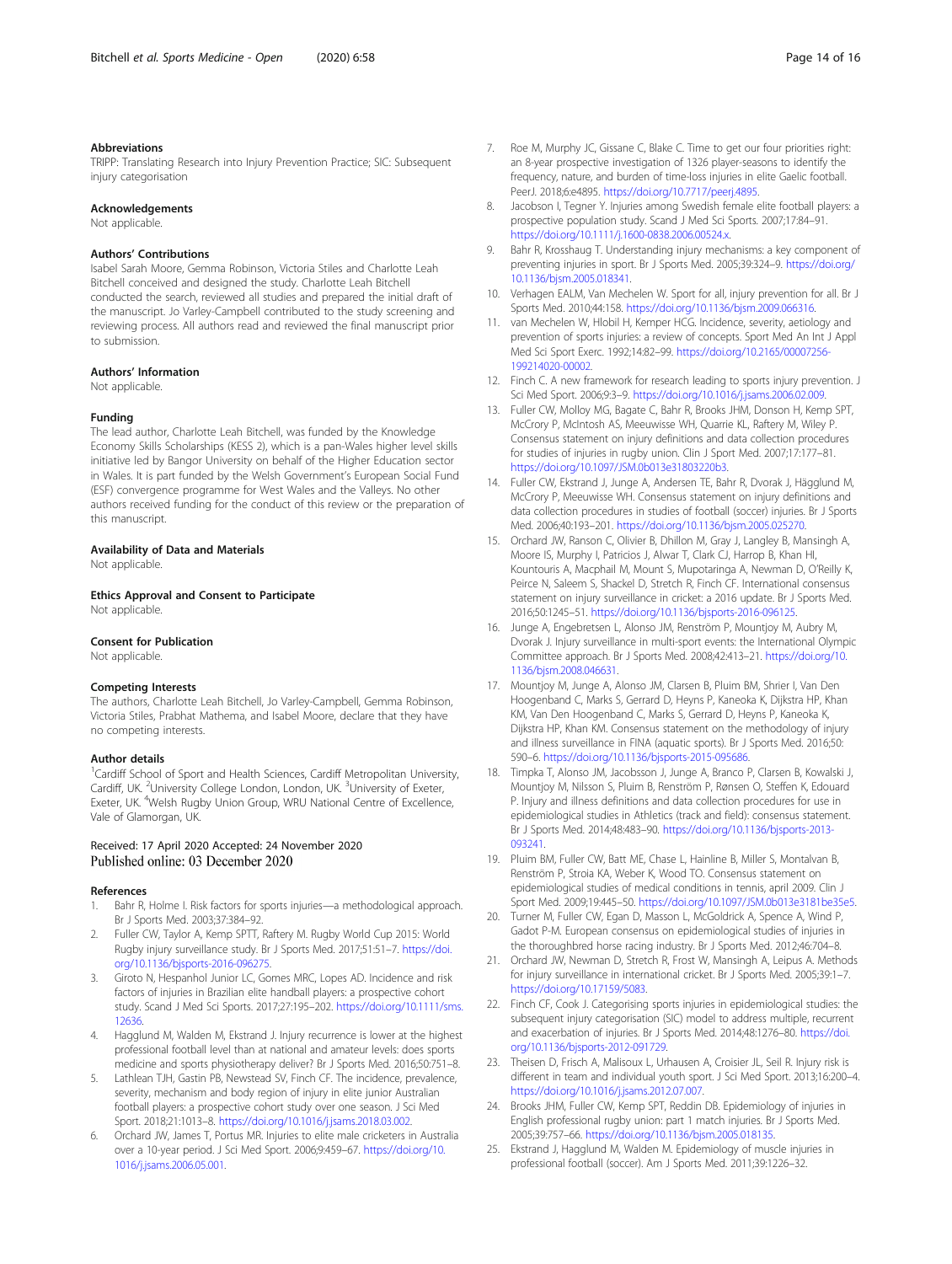- <span id="page-14-0"></span>26. Toohey LA, Drew MK, Cook JL, Finch CF, Gaida JE. Is subsequent lower limb injury associated with previous injury? A systematic review and metaanalysis. Br J Sports Med. 2017;51:1670–8. [https://doi.org/10.1136/bjsports-](https://doi.org/10.1136/bjsports-2017-097500)[2017-097500.](https://doi.org/10.1136/bjsports-2017-097500)
- 27. Moore IS, Ranson C, Mathema P. Injury risk in international rugby union: three-year injury surveillance of the Welsh national team. Orthapedic J Sport Med J Sport Med. 2015;3:1–9. <https://doi.org/10.1177/2325967115596194>.
- 28. Fortington LV, Worp H, Akker-scheek I, Finch CF. Reporting multiple individual injuries in studies of team ball sports: a systematic review of current practice. Sports Med. 2017;47:1103–22. [https://doi.org/10.1007/](https://doi.org/10.1007/s40279-016-0637-3) [s40279-016-0637-3.](https://doi.org/10.1007/s40279-016-0637-3)
- 29. Finch CF, Cook JL, Kunstler BE, Akram M, Orchard JW. Subsequent injuries are more common than injury recurrences an analysis of 1 season of prospectively collected injuries in professional Australian football. Am J Sports Med. 2017;45:1921–7.
- 30. Knaap D, Stege J, Verhagen EA, Van W, Stubbe JH, Van Beijsterveldt AMMC, Van Der Knaap S, Stege J, Verhagen EA, Van Mechelen W, Backx FJG. Injuries in professional male soccer players in the Netherlands: a prospective cohort study. J Athl Train. 2015;50:211–6. <https://doi.org/10.4085/1062-6050-49.3.64>.
- 31. Toohey LA, Drew MK, Fortington LV, Finch CF, Cook JL. An updated subsequent injury categorisation model (SIC-2.0): data-driven categorisation of subsequent injuries in sport. Sports Med. 2018;48:2199–210. [https://doi.](https://doi.org/10.1007/s40279-018-0879-3) [org/10.1007/s40279-018-0879-3](https://doi.org/10.1007/s40279-018-0879-3).
- 32. Hamilton GM, Meeuwisse WH, Emery CA, Shrier I. Subsequent injury definition, classification, and consequence. Clin J Sport Med. 2011;21:508–14. <https://doi.org/10.1097/JSM.0b013e31822e8619>.
- 33. Fuller CW, Bahr R, Dick RW, Meeuwisse WH. A framework for recording recurrences, reinjuries, and exacerbations in injury surveillance. Clin J Sport Med. 2007;17:197–200. <https://doi.org/10.1097/JSM.0b013e3180471b89>.
- 34. Moher D, Liberati A, Tetzlaff J, Altman DG, Altman D, Antes G, Atkins D, Barbour V, Barrowman N, Berlin JA, Clark J, Clarke M, Cook D, D'Amico R, Deeks JJ, Devereaux PJ, Dickersin K, Egger M, Ernst E, Gøtzsche PC, Grimshaw J, Guyatt G, Higgins J, Ioannidis JPA, Kleijnen J, Lang T, Magrini N, McNamee D, Moja L, Mulrow C, Napoli M, Oxman A, Pham B, Rennie D, Sampson M, Schulz KF, Shekelle PG, Tovey D, Tugwell P. Preferred reporting items for systematic reviews and meta-analyses: the PRISMA statement (Chinese edition). J Chinese Integr Med. 2009;7:889–96. [https://doi.org/10.](https://doi.org/10.1016/j.jclinepi.2009.06.005) [1016/j.jclinepi.2009.06.005.](https://doi.org/10.1016/j.jclinepi.2009.06.005)
- 35. Meeuwisse WH, Tyreman H, Hagel B, Emery C. A dynamic model of etiology in sport injury: the recursive nature of risk and causation. Clin J Sport Med. 2007;17:215–9. [https://doi.org/10.1097/JSM.0b013e3180592a48.](https://doi.org/10.1097/JSM.0b013e3180592a48)
- 36. Downs SH, Black N. The feasibility of creating a checklist for the assessment of the methodologi. J Epidemiol Community Health. 1998;52:377. [https://](https://doi.org/10.1016/0013-7944(79)90040-7) [doi.org/10.1016/0013-7944\(79\)90040-7.](https://doi.org/10.1016/0013-7944(79)90040-7)
- 37. Bjørneboe J, Bahr R, Andersen TE. Gradual increase in the risk of match injury in Norwegian male professional football: a 6-year prospective study. Scand J Med Sci Sports. 2014;24:189–96. [https://doi.org/10.1111/j.1600-0838.](https://doi.org/10.1111/j.1600-0838.2012.01476.x) [2012.01476.x.](https://doi.org/10.1111/j.1600-0838.2012.01476.x)
- 38. Dvorak J, Junge A, Derman W, Schwellnus M. Injuries and illnesses of football players during the 2010 FIFA World Cup. Br J Sports Med. 2011;45: 626–30. <https://doi.org/10.1136/bjsm.2010.079905>.
- 39. Eirale C, Hamilton B, Bisciotti G, Grantham J, Chalabi H. Injury epidemiology in a national football team of the Middle East. Scand J Med Sci Sports. 2012; 22:323–9. [https://doi.org/10.1111/j.1600-0838.2010.01227.x.](https://doi.org/10.1111/j.1600-0838.2010.01227.x)
- 40. Eirale C, Tol JL, Smiley F, Farooq A, Chalabi H. Does ramadan affect the risk of injury in professional football? Clin J Sport Med. 2013;23:261–6 [http://](http://www.embase.com/search/results?subaction=viewrecord&from=export&id=L52509521;%5Cn) [www.embase.com/search/results?subaction=viewrecord&from=export&id=](http://www.embase.com/search/results?subaction=viewrecord&from=export&id=L52509521;%5Cn) [L52509521;%5Cn](http://www.embase.com/search/results?subaction=viewrecord&from=export&id=L52509521;%5Cn)<https://doi.org/10.1097/JSM.0b013e31828a2bfb;%5Cn> [http://sfx.ub.rug.nl:9003/sfx\\_local?sid=EMBASE&issn=1050642X&id=doi:10.1](http://sfx.ub.rug.nl:9003/sfx_local?sid=EMBASE&issn=1050642X&id=doi:10.1097/JSM.0b013e31828a2bfb&atitle=Does+ramadan) [097/JSM.0b013e31828a2bfb&atitle=Does+ramadan+](http://sfx.ub.rug.nl:9003/sfx_local?sid=EMBASE&issn=1050642X&id=doi:10.1097/JSM.0b013e31828a2bfb&atitle=Does+ramadan).
- 41. Ekstrand J, Van Dijk CN, Van Dijk CN. Fifth metatarsal fractures among male professional footballers: a potential career-ending disease. Br J Sports Med. 2013;47:754–8. [https://doi.org/10.1136/bjsports-2012-092096.](https://doi.org/10.1136/bjsports-2012-092096)
- 42. Ekstrand J, Waldén M, Hägglund M. Hamstring injuries have increased by 4% annually in men's professional football, since 2001: a 13-year longitudinal analysis of the UEFA Elite Club injury study. Br J Sports Med. 2016;50:731–7. [https://doi.org/10.1136/bjsports-2015-095359.](https://doi.org/10.1136/bjsports-2015-095359)
- 43. Ekstrand J, Healy JC, Waldén M, Lee JC, English B, Hägglund M. Hamstring muscle injuries in professional football: the correlation of MRI findings with return to play. Br J Sports Med. 2012;46:112–7. [https://doi.org/10.1136/](https://doi.org/10.1136/bjsports-2011-090155) [bjsports-2011-090155](https://doi.org/10.1136/bjsports-2011-090155).
- 44. Ekstrand J, Hagglund M, Walden M. Injury incidence and injury patterns in professional football - the UEFA injury study. Br J Sports Med. 2009.
- 45. Ekstrand J, Askling C, Magnusson H, Mithoefer K. Return to play after thigh muscle injury in elite football players: implementation and validation of the Muich muscle injury classification. Br J Sports Med. 2013;47:769–74.
- 46. Ekstrand J, Torstveit MK. Stress fractures in elite male football players. Scand J Med Sci Sports. 2012;22:341–6. [https://doi.org/10.1111/j.1600-0838.2010.](https://doi.org/10.1111/j.1600-0838.2010.01171.x)  $01171x$
- 47. Ekstrand J, Lee JC, Healy JC, MRI findings and return to play in football: a prospective analysis of 255 hamstring injuries in the UEFA Elite Club Injury Study. Br J Sports Med. 2016;50:738–43. [https://doi.org/10.1136/bjsports-](https://doi.org/10.1136/bjsports-2016-095974)[2016-095974.](https://doi.org/10.1136/bjsports-2016-095974)
- 48. Ergün M, Denerel HN, Nnet MSB, Ertat KA, Binnet MS, Ertat KA, Nnet MSB, Ertat KA. Injuries in elite youth football players: a prospective three-year study. Acta Orthop Traumatol Turc. 2013;47:339–46. [https://doi.org/10.3944/](https://doi.org/10.3944/AOTT.2013.3177) [AOTT.2013.3177.](https://doi.org/10.3944/AOTT.2013.3177)
- 49. Gajhede-knudsen M, Ekstrand J, Magnusson H, Maffulli N. Recurrence of Achilles tendon injuries in elite male football players is more common after early return to play: an 11-year follow-up of the UEFA Champions League injury study. Br J Sports Med. 2013;47:763–8. [https://doi.org/10.1136/](https://doi.org/10.1136/bjsports-2013-092271) [bjsports-2013-092271](https://doi.org/10.1136/bjsports-2013-092271).
- 50. Gomez-Piqueras P, Gonzales-Villora S, Grassi A, Gojanovic B, Hagglund M, Walden M. Are we making SMART decisions regarding return to training of injured football players? Preliminary results from a pilot study. Isokinet Exerc Sci. 2018;26:115–23.
- 51. Hallen A, Ekstrand J. Return to play following muscle injuries in professional footballers. J Sports Sci. 2014;32:1229–36.
- 52. Jones A, Jones G, Greig N, Bower P, Brown J, Hind K, Francis P. Epidemiology of injury in English Professional Football players: a cohort study. Phys Ther Sport. 2019;35:18–22. [https://doi.org/10.1016/j.ptsp.2018.10.](https://doi.org/10.1016/j.ptsp.2018.10.011) [011.](https://doi.org/10.1016/j.ptsp.2018.10.011)
- 53. Larruskain J, Lekue JA, Diaz N, Odriozola A, Gil SM. A comparison of injuries in elite male and female football players: a five-season prospective study. Scand J Med Sci Sports. 2018;28:237–45. [https://doi.org/10.1111/sms.12860.](https://doi.org/10.1111/sms.12860)
- 54. Lee JW-YJW, Mok K-MK, Chan HCHC-K, Yung PSPS-H, Chan KK-M. A prospective epidemiological study of injury incidence and injury patterns in a Hong Kong male professional football league during the competitive season. Asia-Pacific J Sport Med Arthrosc Rehabil Technol. 2014;1:119–25. [https://doi.org/10.1016/j.asmart.2014.08.002.](https://doi.org/10.1016/j.asmart.2014.08.002)
- 55. Lundblad M, Waldén M, Magnusson H, Karlsson J, Ekstrand J. The UEFA injury study: 11-year data concerning 346 MCL injuries and time to return to play. Br J Sports Med. 2013;47:759–62. [https://doi.org/10.1136/bjsports-](https://doi.org/10.1136/bjsports-2013-092305)[2013-092305.](https://doi.org/10.1136/bjsports-2013-092305)
- 56. Nordström A, Nordström P, Ekstrand J. Sports-related concussion increases the risk of subsequent injury by about 50% in elite male football players. Br J Sports Med. 2014;48:1447–50. [https://doi.org/10.1136/bjsports-2013-](https://doi.org/10.1136/bjsports-2013-093406) [093406](https://doi.org/10.1136/bjsports-2013-093406).
- 57. Noya Salces J, Gómez-Carmona PM, Gracia-Marco L, Moliner-Urdiales D, Sillero-Quintana M. Epidemiology of injuries in First Division Spanish football. J Sports Sci. 2014;32:1263–70. [https://doi.org/10.1080/02640414.](https://doi.org/10.1080/02640414.2014.884720) [2014.884720](https://doi.org/10.1080/02640414.2014.884720).
- Petersen J, Thorborg K, Nielsen MB, Hölmich P, Ho P, Hospital A. Acute hamstring injuries in Danish elite football: a 12-month prospective registration study among 374 players. Scand J Med Sci Sports. 2010;20:588– 92. <https://doi.org/10.1111/j.1600-0838.2009.00995.x>.
- 59. Ekstrand J, Krutsch W, Spreco A, Van Zoest W, Roberts C, Meyer T, Bengtsson H. Time before return to play for the most common injuries in professional football: a 16-year follow-up of the UEFA Elite Club Injury Study. Br J Sports Med. 2020;54:421–6. <https://doi.org/10.1136/bjsports-2019-100666>.
- 60. Van Beijsterveldt AMCA, Stubbe JH, Schmikli SL, Van De Port IGL, Backx FJG, Anne-Marie van Beijsterveldt AMC, Stubbe JH, Schmikli SL, Van De Port IGL, Backx FJG. Differences in injury risk and characteristics between Dutch amateur and professional soccer players. J Sci Med Sport. 2015;18:145–9. [https://doi.org/10.1016/j.jsams.2014.02.004.](https://doi.org/10.1016/j.jsams.2014.02.004)
- 61. Hagglund M, Walden M, Ekstrand J, Waldén M, Ekstrand J. Risk factors for lower extremity muscle injury in professional soccer: the UEFA injury study. Am J Sports Med. 2012;41:327–35.
- 62. Hagglund M, Zwerver J, Ekstrand J. Epidemiology of patellar tendinopathy in elite male soccer players. Am J Sports Med. 2011;39:1906–11.
- 63. Larruskain J, Celorrio D, Barrio I, Odriozola A, Gil SM, Fernandez-Lopez JR, Nozal R, Ortuzar I, Lekue JA, Aznar JM. Genetic variants and hamstring injury